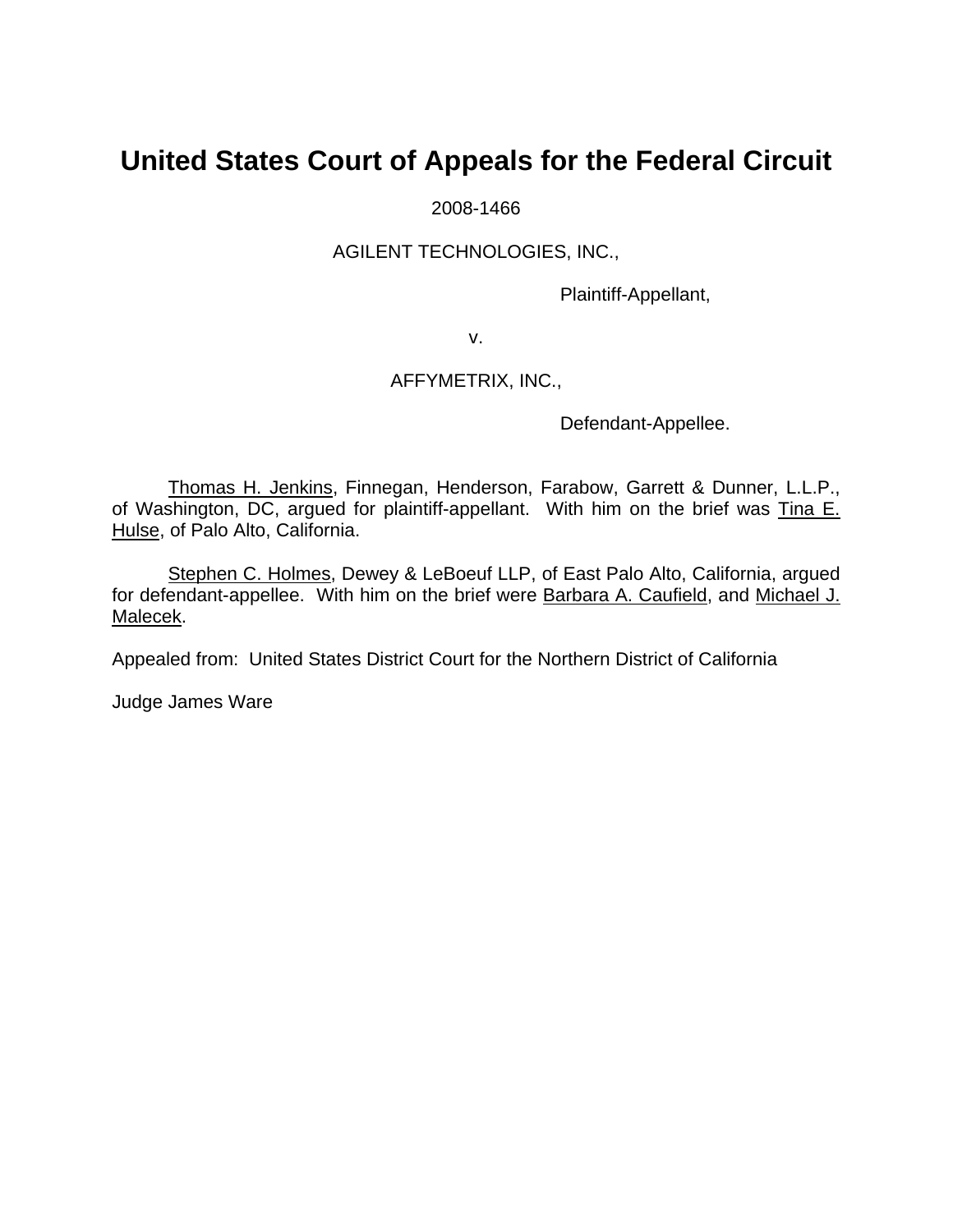# **United States Court of Appeals for the Federal Circuit**

2008-1466

## AGILENT TECHNOLOGIES, INC.,

Plaintiff-Appellant

v.

## AFFYMETRIX, INC.,

Defendant-Appellee

Appeal from the United States District Court for the Northern District of California in Case No. 06-CV-05958, Judge James Ware.

> DECIDED: June 4, 2009 \_\_\_\_\_\_\_\_\_\_\_\_\_\_\_\_\_\_\_\_\_\_\_\_\_\_\_

> \_\_\_\_\_\_\_\_\_\_\_\_\_\_\_\_\_\_\_\_\_\_\_\_\_\_\_

Before MAYER, RADER, Circuit Judges, and POSNER, Circuit Judge.<sup>[\\*](#page-1-0)</sup>

RADER, Circuit Judge.

 $\overline{a}$ 

 The United States District Court for the Northern District of California reviewed an interference action that Agilent Technologies, Inc. (Agilent) brought under 35 U.S.C. § 146 against Affymetrix, Inc. (Affymetrix). The district court sustained the decision of the Board of Patent Appeals and Interferences (the Board) and awarded priority to Affymetrix. Agilent Techs. v. Affymetrix, Inc., No. C-06-05958 (N.D. Cal. June 13, 2008) (SJ Order). Because the district court erred with regard to claim construction, improperly denied Agilent's motion for summary judgment with regard to written

<span id="page-1-0"></span><sup>\*</sup> The Honorable Richard A. Posner, Circuit Judge, United States Court of Appeals for the Seventh Circuit, sitting by designation.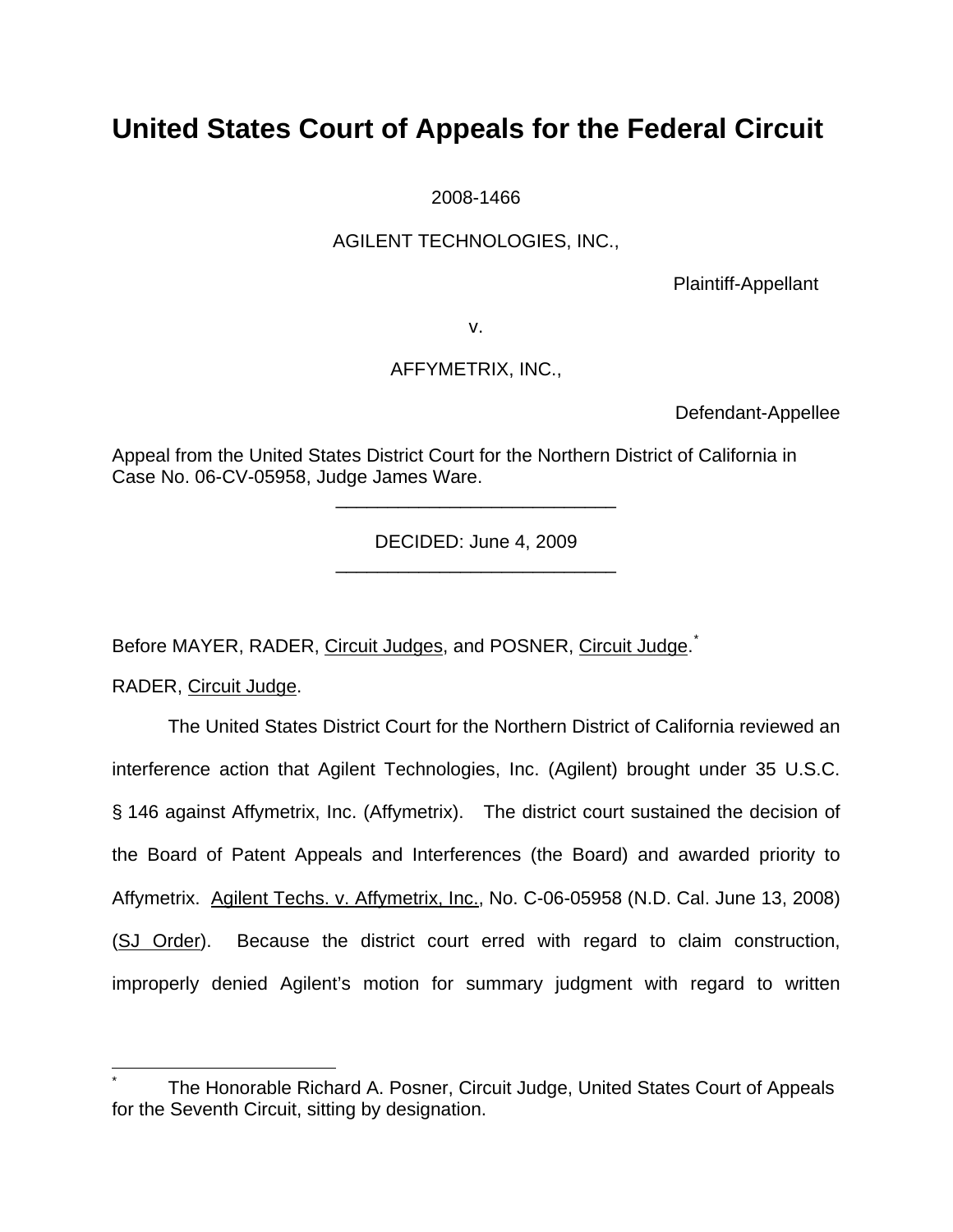description under § 112 ¶ 1, and improperly granted Affymetrix's cross-motion on the same issue, this court reverses.

I.

 This case arises out of an interference proceeding, No. 105,285, between Agilent and Affymetrix. The claims at issue originated in Agilent's "Schembri" patent, U.S. Patent No. 6,513,968, which claims priority to an application filed August 21, 1998.

After Agilent's Schembri patent issued on February 4, 2003, Affymetrix, believing it had earlier invented the claimed methods, copied the Schembri claims into its "Besemer" application, U.S. Patent Application No. 10/619,244, to provoke an interference. The Besemer application claims priority, through a long string of continuations, to an application filed June 7, 1995. The Board declared an interference on February 16, 2006 to determine which party had priority of inventorship. Because the Besemer application claims the benefit of an earlier filing date, the Board declared Affymetrix the senior party to the interference under 37 C.F.R. § 2.96. Agilent thus had the burden to show prior entitlement to its patented technology.

 The disputed claims pertain to "microarray hybridization," a technique for performing multiple genetic analyses on a small fluid sample. Using this technique, a testor can perform millions of genetic tests in a single small assay. A microarray is a solid substrate (e.g., a glass slide) bearing millions of molecular probes. These probes are generally short DNA sequences that bind (hybridize) to specific targets. To conduct a microarray test, the testor introduces a fluid sample containing the genetic material of interest onto the microarray surface. The fluid contacts the probes. The probes then bind to their fluid targets, revealing the presence of those hybridized targets on the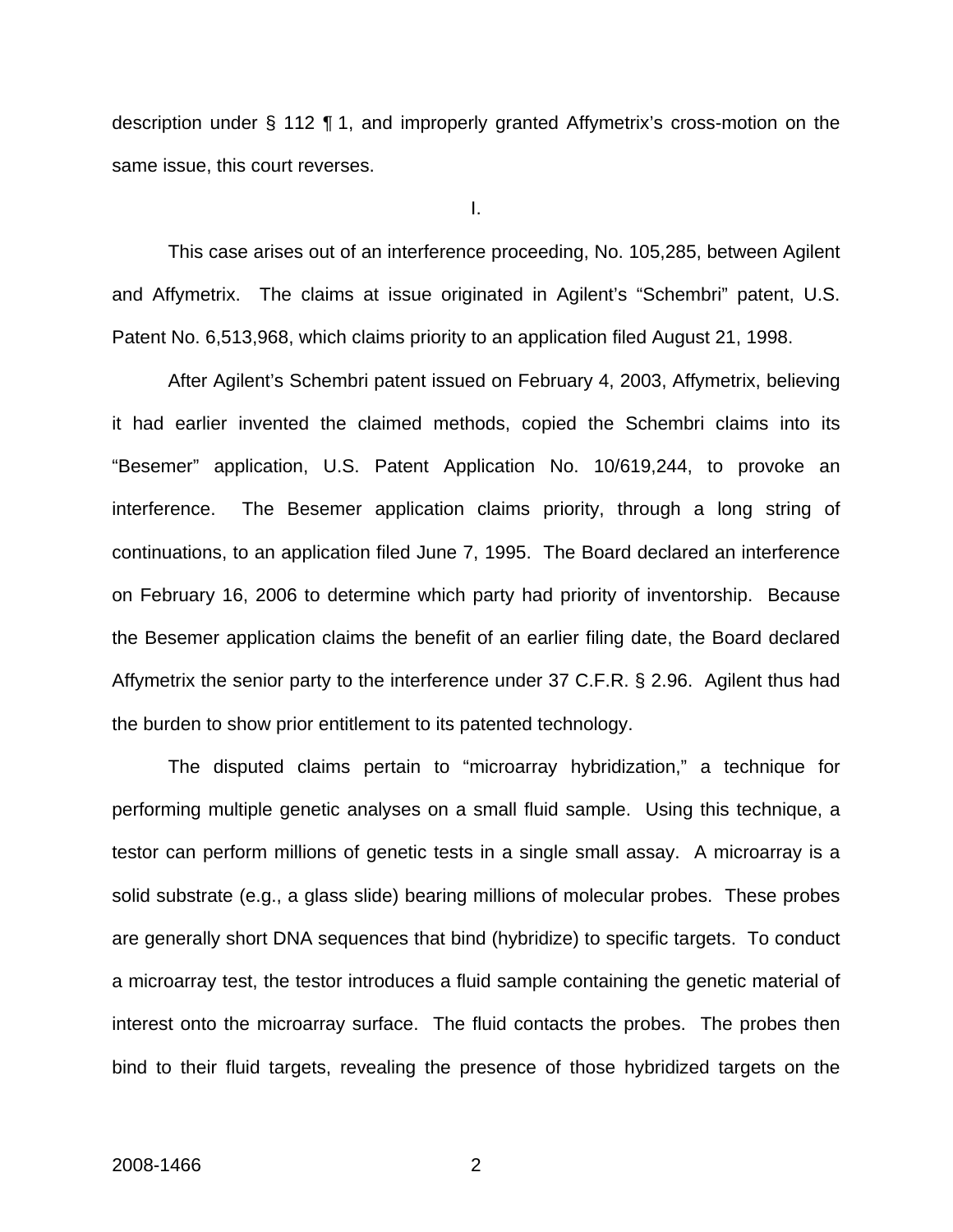microarray. To achieve proper hybridization results, the testor must make sure that the fluid contacts the entire microarray surface. The disputed invention focuses primarily upon the method of mixing the fluid for thorough contact with the microarray surface.

The interfering subject matter in this appeal is claim 20 of the Schembri patent, or claim 66 of the Besemer application. The invention claims a method for mixing a fluid sample during hybridization:

A method comprising:

providing a first substrate and a second substrate having inner surfaces that define a closed chamber therebetween, said chamber adapted to retain a quantity of fluid so that the fluid is in contact with both inner surfaces, and wherein at least one of said inner surfaces is functionalized with polynucleotides, polypeptides, or polysaccharides;

introducing a fluid containing a plurality of components into the closed chamber so as to provide a quantity of fluid therein in contact with both inner surfaces;

providing a bubble in the fluid; and

moving a bubble within the fluid to result in mixing.

Schembri Patent col.10 ll.33-45, Besemer Application at 39.

## A. Schembri's Disclosure of Fluid Mixing

Agilent's Schembri patent discloses a method of conducting a hybridization reaction in a closed chamber. The method forms a bubble in the fluid, and then moves the bubble to cause mixing. According to the Schembri specification, conventional mixing methods (rapidly shaking or rocking fluid in a container) do not adequately mix (or test) assays with small fluid samples. In these situations, where the fluid forms a mere film with a thickness of a few microns, the capillary strength of the fluid often exceeds the forces generated by shaking or rocking. In that case, incomplete mixing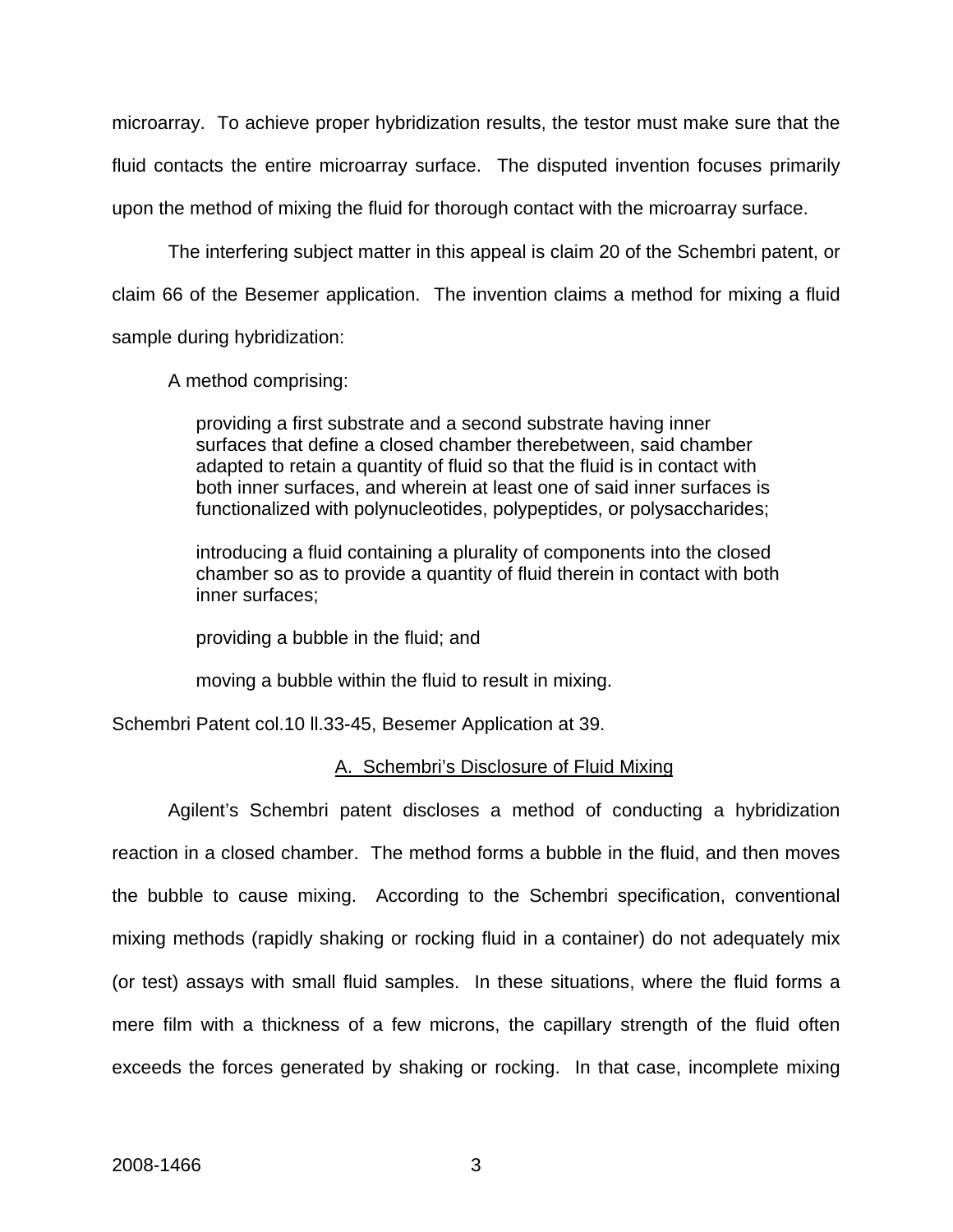compromises the rate, extent, and percentage yield of the hybridization reaction. Schembri claims a new method of mixing fluid via nucleation of bubbles within the film of liquid.



Figure 1, above, shows an apparatus with a closed chamber sandwiched between a first substrate 10 and second substrate 11. As seen in the cross-sectional view of Figure 4, DNA probes are attached to the inner surface 12 of substrate 10. The second substrate 11 forms a closed reaction chamber due to the seal 15 between the surfaces. The testor then introduces a fluid sample with DNA targets into the closed chamber 16. The invention then forms a bubble that moves in response to heat resistors 13 inside the chamber. A controller creates this temperature gradient by systemically switching on and off. These temperature changes cause the bubble to move and mix the fluid sample in the closed chamber.

#### B. Besemer's Disclosure of Fluid Mixing

Affymetrix's Besemer application, entitled "Bioarray Chip Reaction Apparatus and its Manufacture," describes microarray chips and "chip packages" onto which chips are mounted. The chip package serves as a "sealed thermostatically controlled chamber in which fluids can easily be introduced, a practical medium for sequencing by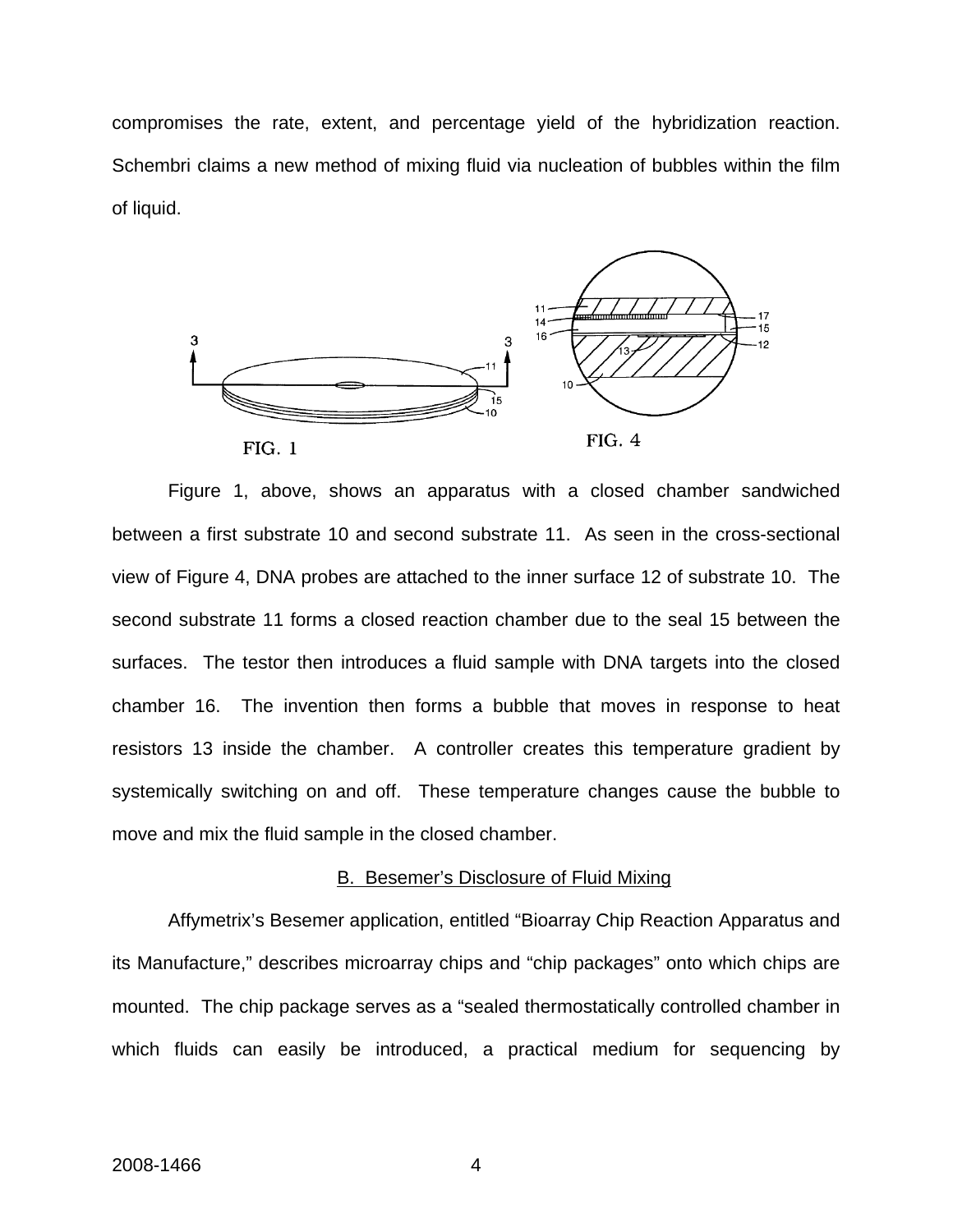hybridization . . . . " Besemer Application at 2. Figure 3 illustrates a chip packaging device:





The invention mounts a microarray chip above the cavity 310. Inlets 350 and 360 communicate with cavity 310 such that "fluids are circulated through the cavity via inlets 350 and 360." Id. at 9.

The Besemer application discloses three embodiments, called "agitation systems," for mixing fluid through the cavity during hybridization. Figures 28 and 30 represent particular embodiments that circulate fluid through the chip package. For purposes of this appeal, these "circulator" embodiments are not materially different. The embodiment in Figure 28 illustrates this mixing technology:

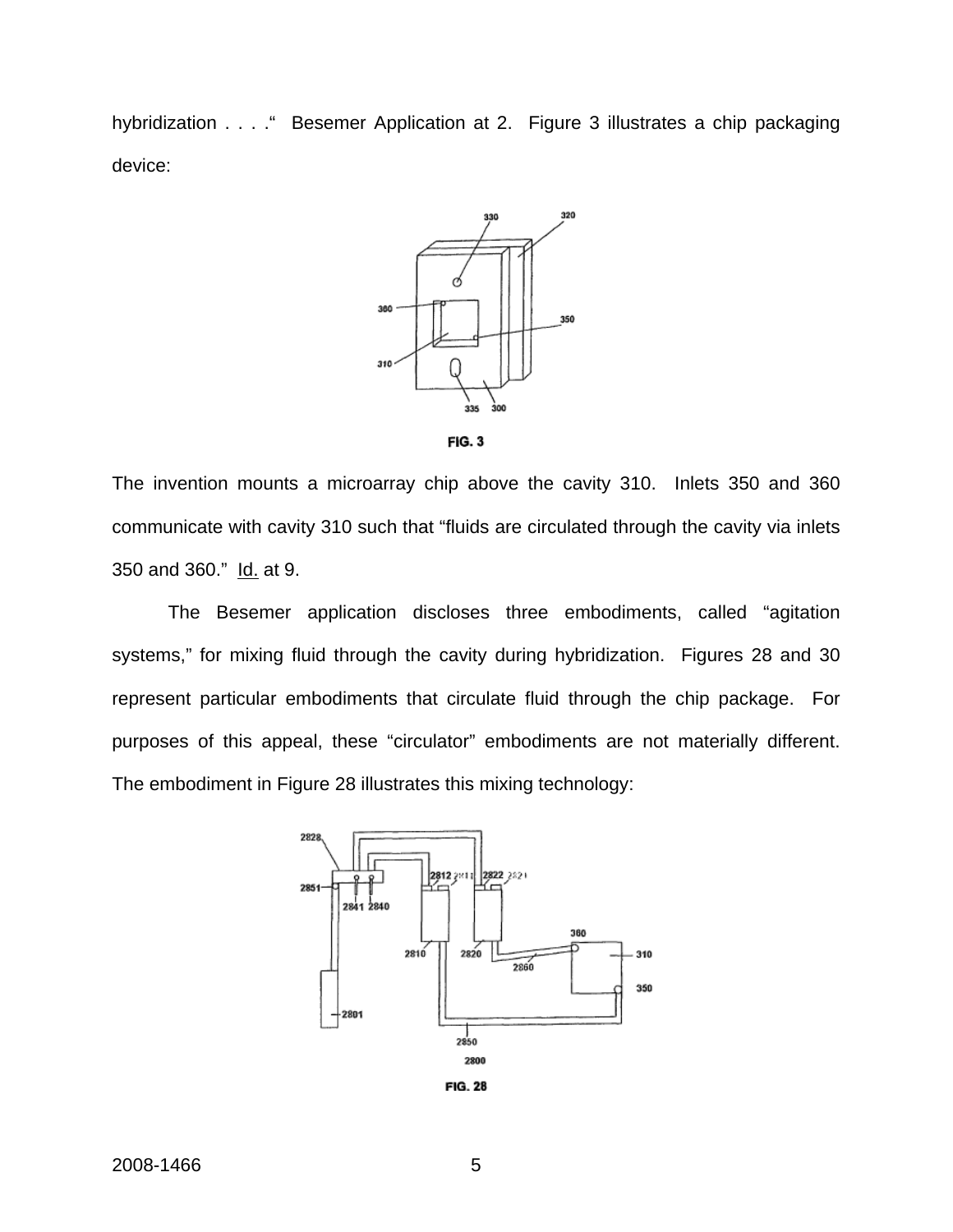The hybridization chip and cavity 310 attach to containers 2810 and 2820. These containers hold fluid targets for hybridization with probes on the chip. Agitator 2801 holds a gas, e.g., nitrogen. Using ports, vents, and valves, the agitator injects gas into the containers in an alternating manner, thereby forcing fluid into and out of the cavity 310. As the fluid flows in and out of the cavity 310, the targets and probes mix to effect hybridization. Notably, in the discussion of this embodiment, Besemer teaches that "[t]he bubbles formed by the  $N_2$  agitate the fluid as it circulates through the system." Id. at 28.

 The embodiment in Figure 29, the "vortexer" system, accomplishes fluid mixing in a different manner:



**FIG. 29** 

This embodiment mounts a hybridization chip package on vortexer 2910. Container 2930 then fills with fluid containing targets. At that point, various valves open to allow nitrogen gas from 2901 to enter container 2930, thereby forcing fluid into the cavity 310.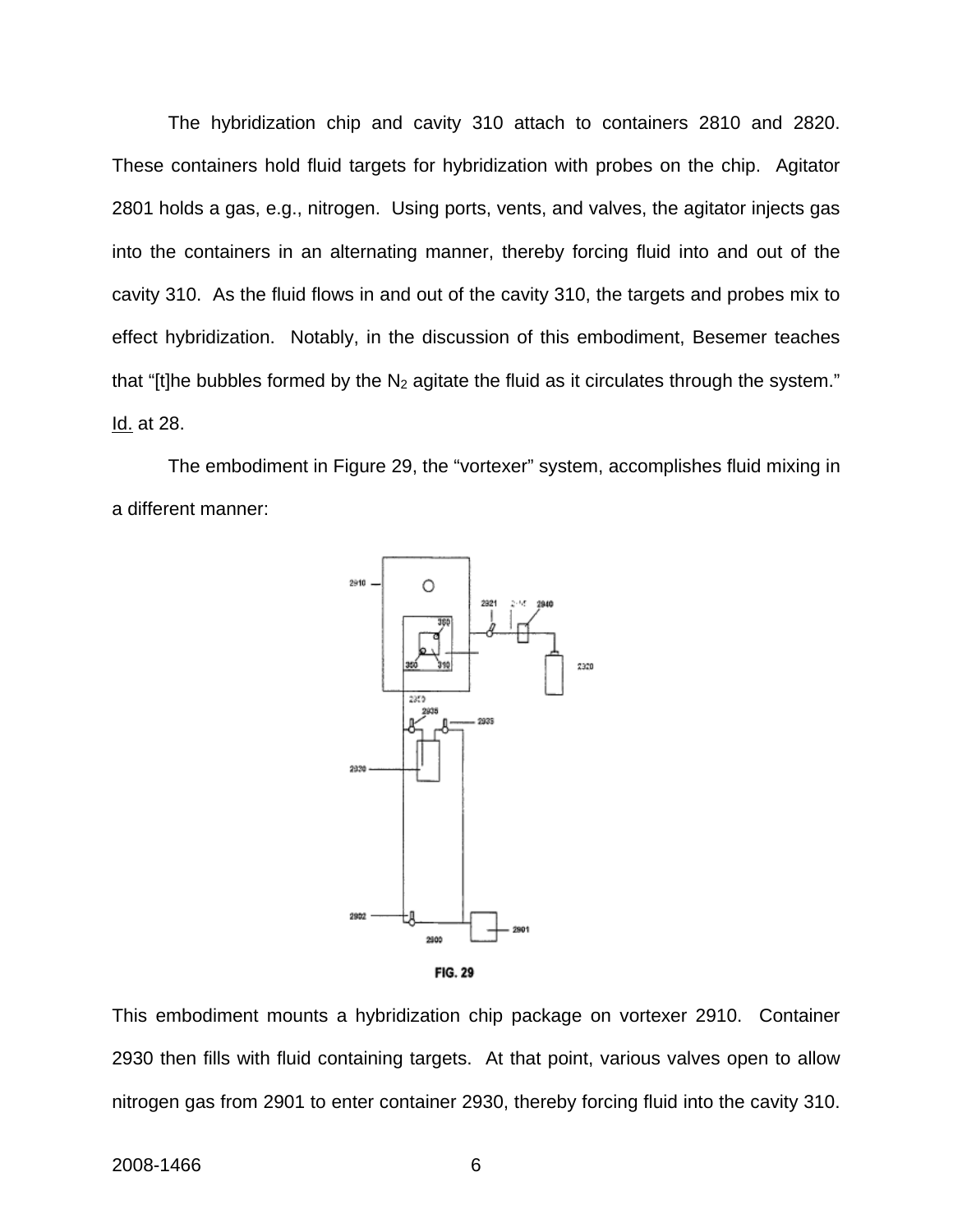The valves then seal fluid in the cavity and the vortexer vibrates the chip package "similar to a paint mixer" at 3000 cycles per minute. Id. at 29. This motion mixes the targets in the fluid, completing the hybridization reaction.

II.

 Before the Board, Agilent filed a single substantive preliminary motion challenging the validity of the copied claims on the grounds that the Besemer application did not describe the invention adequately under § 112 ¶ 1 to show actual possession of the bubble-mixing invention. After a hearing, the Board ruled that Agilent did not prove that the Besemer application lacked adequate written description to support the count (the interfering claims). Schembri v. Besemer, Interference No. 105,285 (B.P.A.I. June 28, 2006) (Board Decision). Because it found that the Besemer application showed support for the claimed invention, the Board awarded priority to Affymetrix's application and cancelled the contested claims of Agilent's Schembri patent.

Agilent sought review of this decision by filing a complaint in the Northern District of California under 35 U.S.C. § 146. The parties submitted new expert reports and testimony from their respective expert witnesses. In April 2008, the district court held a claim construction hearing. The court also entertained cross motions for summary judgment on the written description issue. Soon after, the district court granted Affymetrix's motion for summary judgment that the Besemer application satisfies the written description requirement, thereby affirming the Board. The instant appeal challenges the trial court's claim construction and written description decisions. This court has jurisdiction over Agilent's appeal under 28 U.S.C. § 1295(a)(1).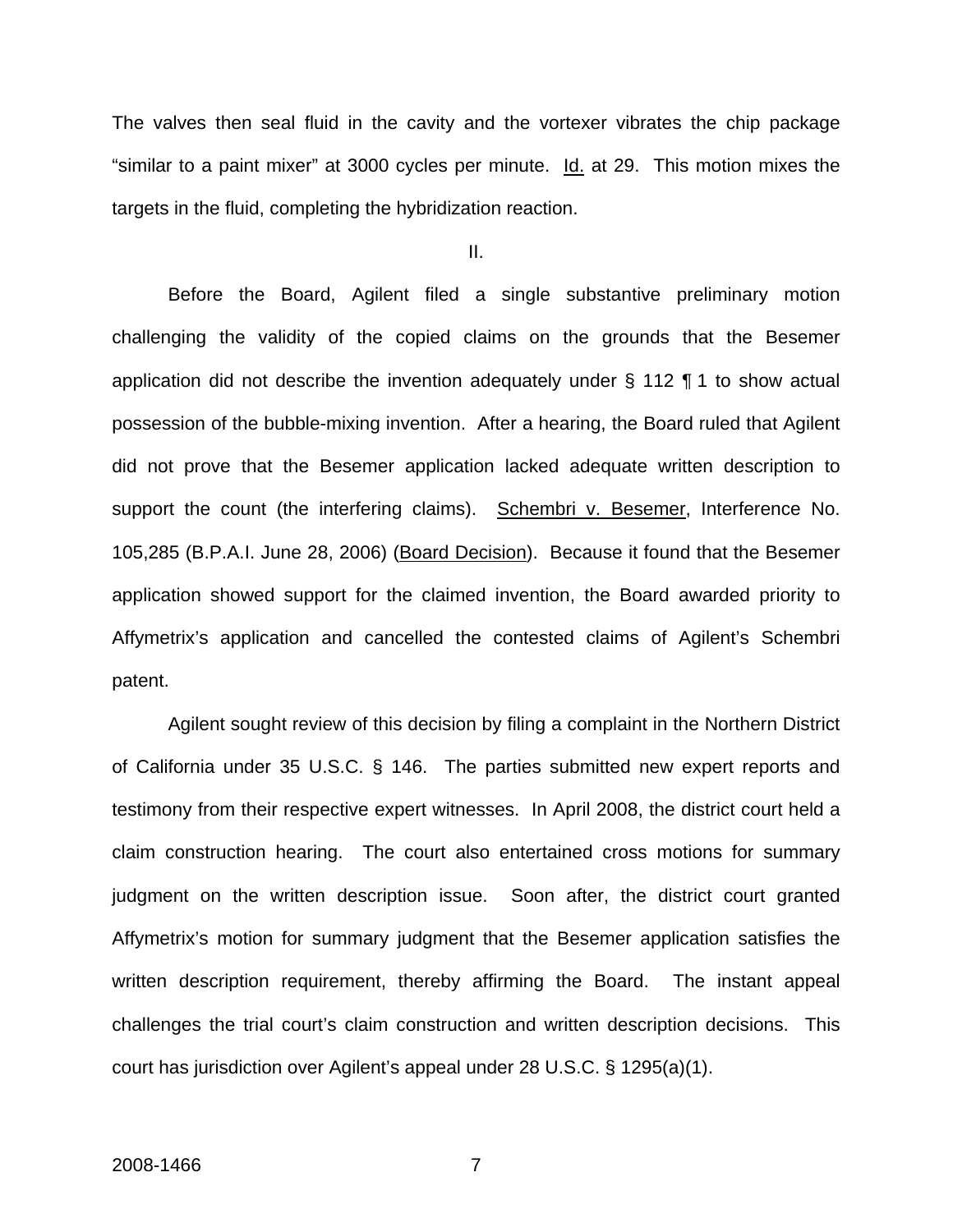This court must first decide as a legal matter which specification to consult when construing a claim whose written description is challenged in an interference. The district court construed the disputed claims in light of the host application whose written description (possession of the invention at the time of invention) was challenged – in this case, the Besemer specification. SJ Order, slip op. at 7. Agilent counters that the proper reference point for claim construction was the Schembri specification, the disclosure from which the claims originated. Because this question presents a matter of law, this court reviews the district court's decision without deference. Gould v. Quigg, 822 F.2d 1074, 1077 (Fed. Cir. 1987).

To decide which specification informs the interpretation of the contested claims, this court must examine two of its prior decisions, In re Spina, 975 F.2d 854 (Fed. Cir. 1992), and Rowe v. Dror, 112 F.3d 473 (Fed. Cir. 1997). In Spina, the applicant copied a claim from the "Barron" patent to provoke an interference. The Board, in considering whether Spina's specification contained an adequate written description of the claim clause at issue, viewed the claim in light of the Barron disclosure, from which the claim had been copied. This court agreed with that approach: "When interpretation is required of a claim that is copied for interference purposes, the copied claim is viewed in the context of the patent from which it was copied." Spina, 975 F.2d at 856.

In Rowe v. Dror, Rowe copied several claims from the Dror patent to provoke an interference. During the motions period before the Board, Dror filed a motion seeking judgment against Rowe on the ground that a third party patent anticipated some of Rowe's claims corresponding to the interference count. On appeal from a holding of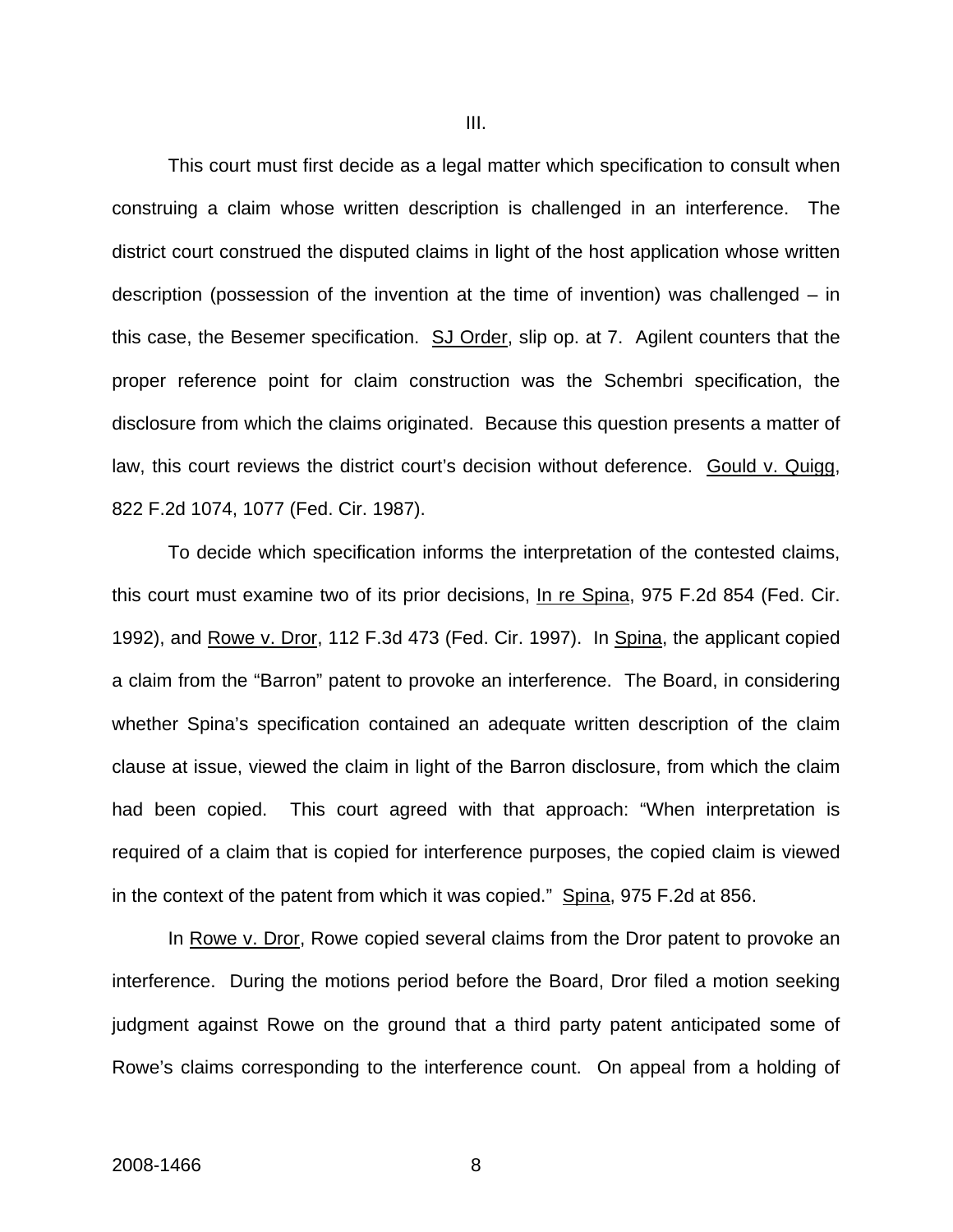invalidity, this court discussed which specification – Rowe's or Dror's – should be used

to interpret Rowe's claims:

[37 C.F.R.] section 1.633(a) allows the PTO to consider the novelty or non-obviousness of each application's claims as if the application stood alone. In this posture, the PTO properly interprets the claim in light of its host disclosure, just as it would during ex parte prosecution. Thus, this court looks to the Rowe application to determine the meaning of the phrase at issue.

Rowe, 112 F.3d at 479. Recognizing that this result was at odds with Spina, this court

expressly distinguished the two cases:

In Spina, this court considered whether an applicant was eligible to copy a patentee's claim and thereby challenge priority of invention, a question that turned on whether the copying party's specification adequately supported the subject matter claimed by the other party. This court held, in that context, that a copied claim is interpreted in light of its originating disclosure. This Spina rule sought to ensure that the PTO would only declare an interference if both parties had a right to claim the same subject matter. However, that rule does not apply in cases, such as this one, where the issue is whether the claim is patentable to one or the other party in light of prior art. In this posture, the PTO and this court must interpret the claim in light of the specification in which it appears.

Id.

This case calls for application of the Spina rule, because the question is "whether the copying party's specification [Besemer] adequately supported the subject matter claimed by the other party [Schembri]." Id. Stated more directly, does Besemer have adequate basis to copy Schembri's claim and thereby challenge Schembri's priority of invention? This case does not present the Rowe situation, "where the issue is whether the claim is patentable to one or the other party in light of prior art." Id.

Affymetrix places great emphasis on the language of 37 C.F.R. § 41.200(b) (2004), which provides: "A claim shall be given its broadest reasonable construction in light of the specification of the application or patent in which it appears." This regulation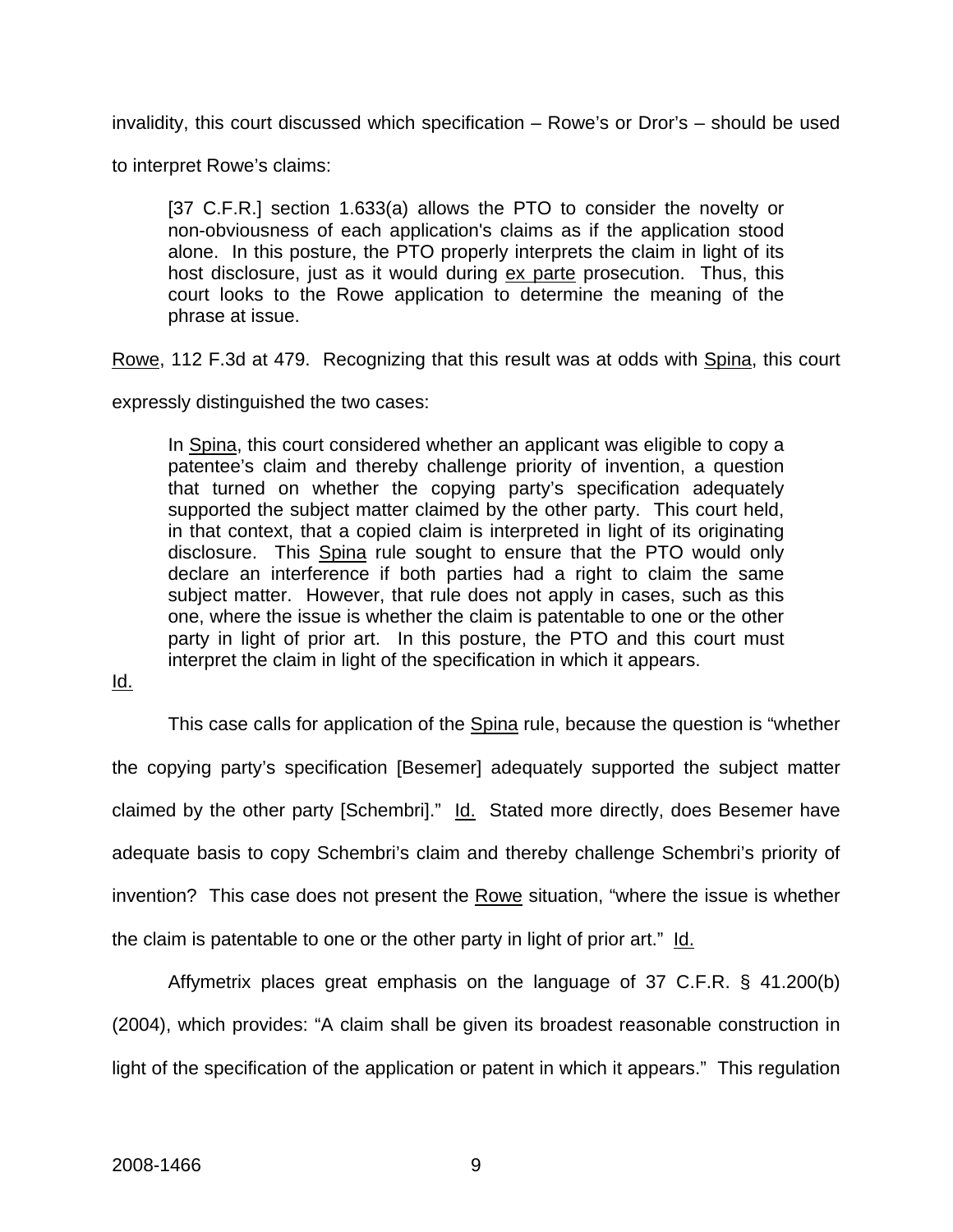was not in effect at the time of the Spina decision, and thus, per Affymetrix, Spina cannot stand in the way of following the plain language of Rule 200 today.

To the contrary, Rowe explicitly recognized that administrative regulations cannot trump judicial directives. In considering the effect of Rule 200's substantially similar predecessor (37 C.F.R. § 1.633(a) (1996)) on the rule from Spina, this court stated: "This court does not accept the PTO's statement that it can 'administratively set aside the judicially created rule of In re Spina.' Judicial precedent is as binding on administrative agencies as are statutes." Id. at 479 n.2 (internal citations omitted).

Indeed, Rowe's differentiating characteristic was that it involved a situation, unlike Spina, where the issue was whether the claim was "patentable to one or the other party in light of prior art." Id. at 479. In such situations, where the PTO assesses the viability of an applicant's claims in the face of § 102 or § 103 challenges, the proper reference point for determining claim meaning is the host disclosure, just as in ex parte prosecution. By contrast, as in the instant case, where the PTO must assess whether both parties have a right to claim the same subject matter, the claim construction analysis properly occurs in the context of the specification from which the claims were copied.

To be clear, as this court explained in Rowe, when a party challenges written description support for an interference count or the copied claim in an interference, the originating disclosure provides the meaning of the pertinent claim language. When a party challenges a claim's validity under § 102 or § 103, however, this court and the Board must interpret the claim in light of the specification in which it appears. Thus, the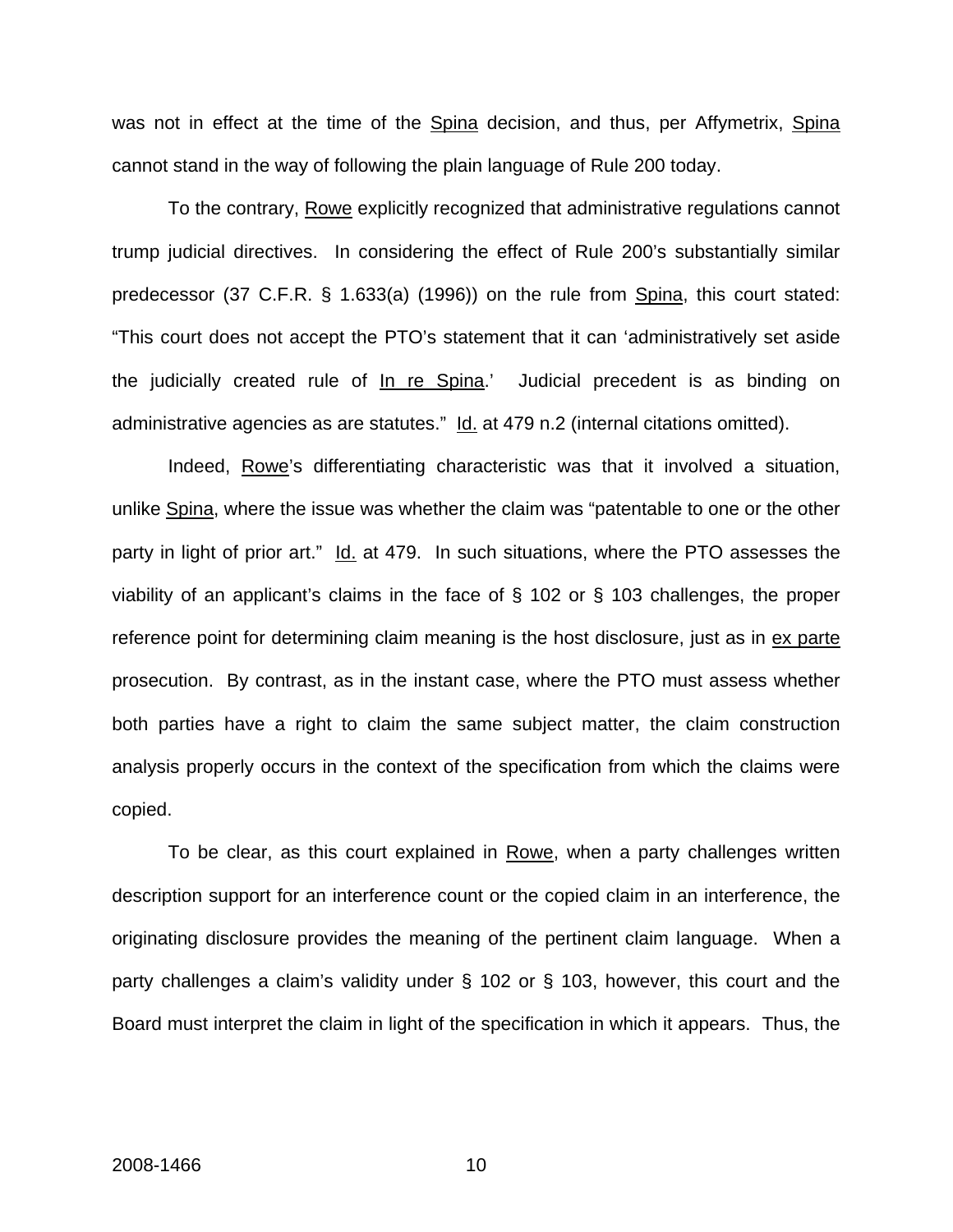district court erred in construing claim language in light of the host Besemer application, rather than the originating Schembri disclosure.

IV.

 The district court construed the term "a closed chamber . . . adapted to retain a quantity of fluid" to mean "an enclosed cavity, or some other enclosure or system of enclosures, which is capable of being sealed or set apart from its surroundings to retain a quantity of fluid." SJ Order, slip op. at 12. The district court arrived at this construction by referring to Figure 28 of the Besemer application. The district court created the following markup of Figure 28 to demonstrate its understanding of the "closed chamber":



Id. at 20. As the above figure shows, the district court concluded that the claimed closed chamber includes not only the cavity 310, but also "containers 2810 and 2820, and associated tubes." Id. at 18. Agilent challenges two aspects of the district court's construction.

#### A.

First, Agilent argues that the district court erroneously interpreted "a closed chamber" to mean a "system of enclosures." According to Agilent, the term is defined by the language of the claim itself, and should mean "the space between the inner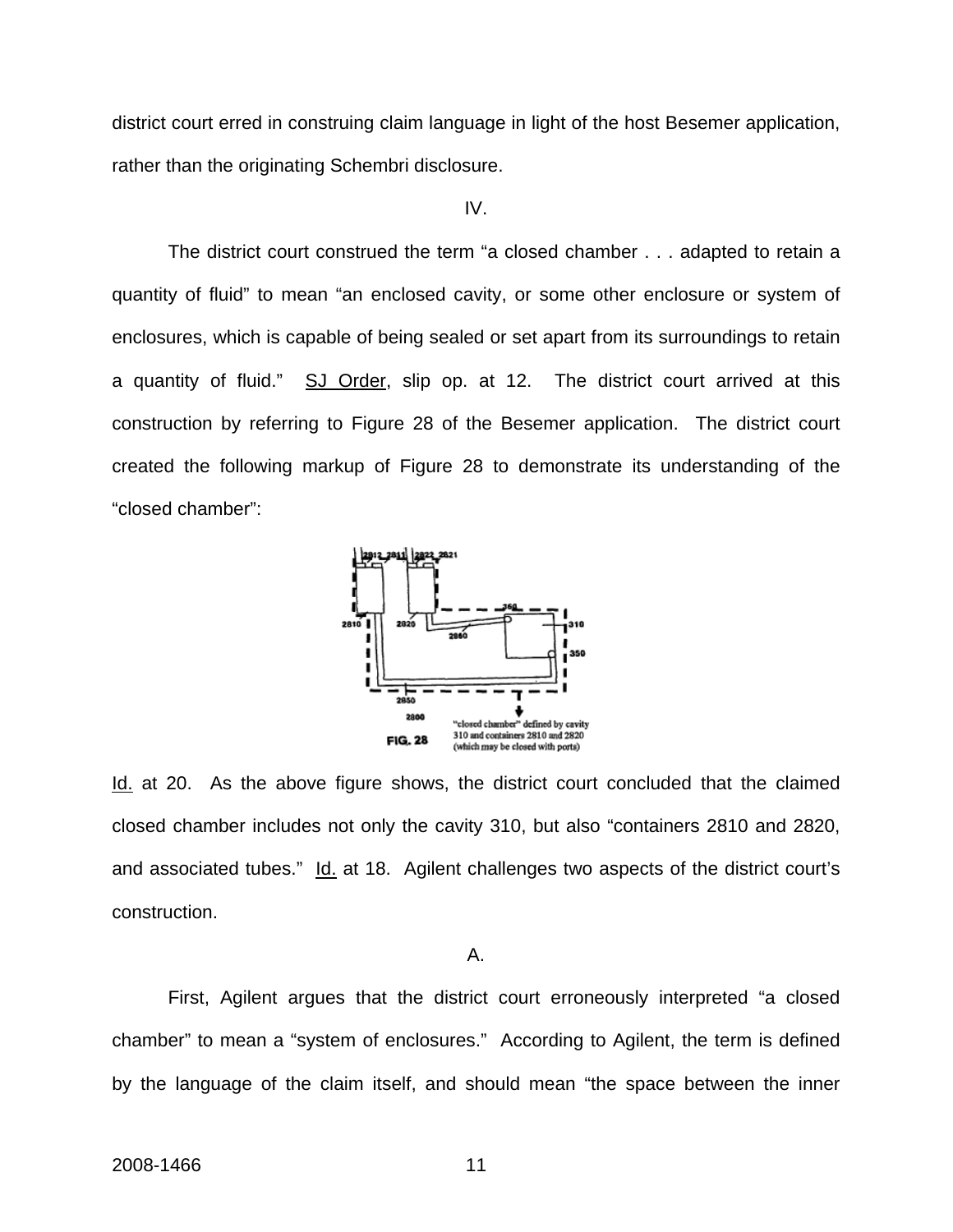surfaces of the first and second substrate, wherein at least one of the inner surfaces is functionalized." Appellant's Br. 43.

This court reviews a district court's claim construction without deference. Cybor Corp. v. FAS Techs., Inc., 138 F.3d 1448, 1451 (Fed. Cir. 1998) (en banc). This court generally assigns claim terms their ordinary and customary meanings, according to the customary understanding of a person of ordinary skill in the art who reads them in the context of the intrinsic record. See Phillips v. AWH Corp., 415 F.3d 1303, 1312-13 (Fed. Cir. 2005) (en banc). "[T]he claims themselves provide substantial guidance as to the meaning of particular claim terms." Id. at 1314.

The claim language in this case makes the district court's definition dubious. The district court's definition includes a "system of enclosures." The claim itself recites a closed chamber "define[d]" by "a first substrate and a second substrate having inner surfaces." Thus, the claim requires that the chamber be bounded by two discrete substrates. The chamber is not a nebulous space that could ambiguously span a "system of enclosures." Instead, it is an enclosure explicitly defined by two surfaces.

The specification further impeaches the trial court's definition. As discussed above, the district court erred by looking to the Besemer specification to derive this claim term's meaning. Because the specification "is the single best guide to the meaning of a disputed term," Vitronics Corp. v. Conceptronic, Inc., 90 F.3d 1576, 1582 (Fed. Cir. 1996), this was an error of no small consequence. The "closed chamber . . . " term should have been construed in light of Schembri's specification, which consistently uses this term to refer simply to the space between a first and second substrate. As the Summary of Invention section states: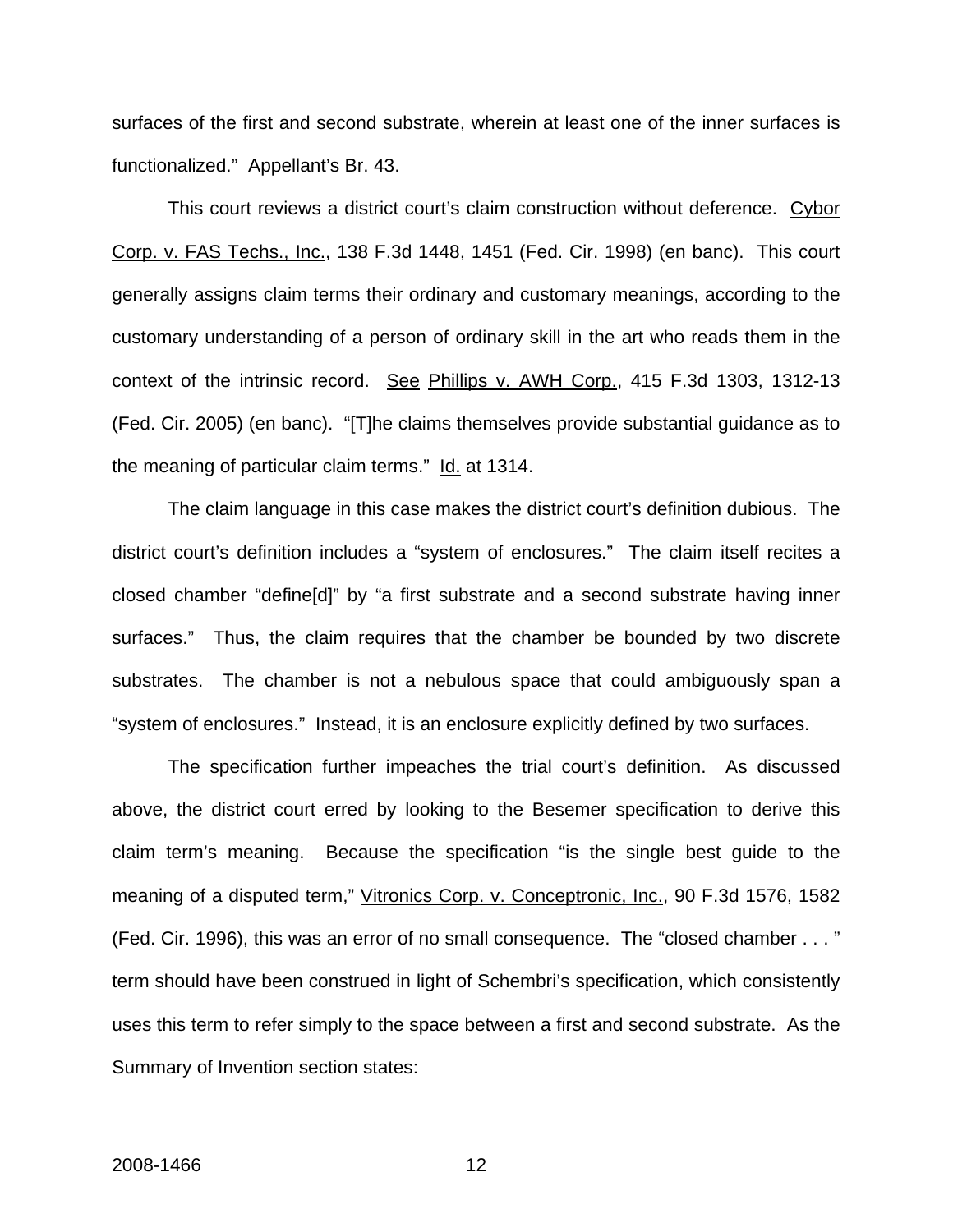The invention, in one embodiment, is an apparatus for mixing a film of fluid, particularly a chemical, biochemical, or biological fluid which typically comprises a reaction mixture, the apparatus comprising a first substrate having an inner surface and a substantially parallel second substrate having an inner surface that defines a closed chamber therebetween. The closed chamber is adapted to retain a quantity of fluid so that the fluid is in contact with both inner surfaces.

Schembri Patent col.2 ll.44-52 (emphasis added). Indeed, the closed chamber is "define[d]" by two substantially parallel substrates with inner surfaces. Id. The Schembri specification provides no indication that a closed chamber is a "system of enclosures." Rather, it is an enclosure.

Consistent with the disclosure's focus on a method of mixing precise quantities of fluid, Schembri indicates at many points that the closed chamber is an interstitial space defined by two surfaces in which nucleated bubbles move in response to a temperature gradient to achieve mixing. See, e.g., id. col.6 ll. 36-38 ("a second substrate 11 . . . is placed on top of the seal where the substantially parallel substrates define a closed chamber"); id. col.6 ll.38-41 ("The closed chamber may be a micron to several millimeters in thickness, preferably from about 5 microns to about 100 microns in thickness."); id. col.7 ll.9-15 ("The apparatus having closed edges, shown in FIG. 3, may additionally include a seal 15 between the two opposing inner surfaces . . . The apparatus preferably includes an opening in one of the substrates or in the seal for introducing fluid into the closed chamber.").

Moreover, the district court's interpretation ignores, or at the least frustrates, the explicit requirement that "at least one of said inner surfaces is functionalized with [probe materials]." This language requires that probes attach to at least one (possibly both) of the chamber's two substrate surfaces for hybridization. Under the district court's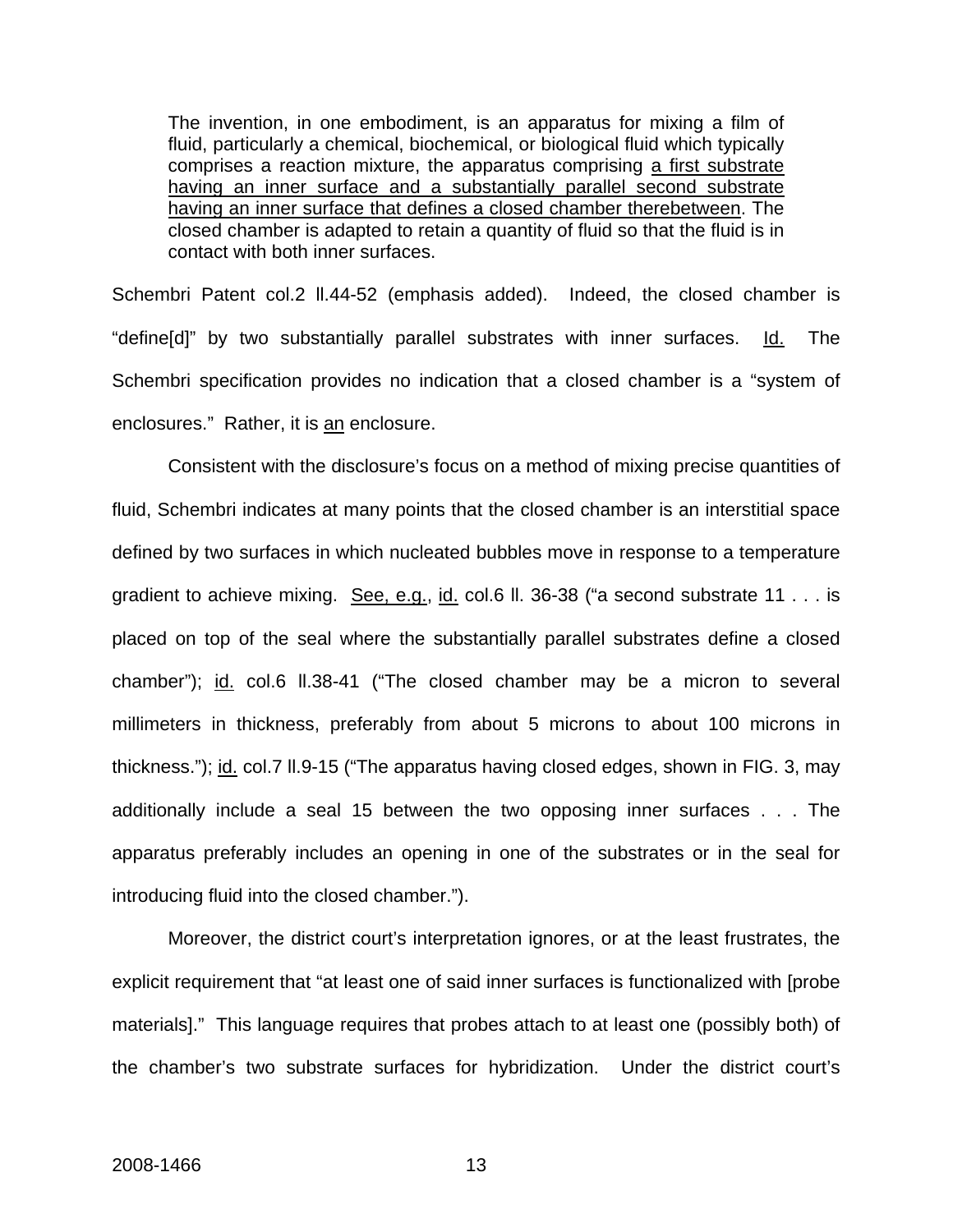"system" definition, however, it makes little sense to speak of a hybridization chamber with only two microarray chamber substrates, let alone functionalizing "at least one" of these two substrates. In this context, if a chamber really means several chambers, the Schembri specification provides no guidance as to where, amongst the several chambers, the first and second substrates are located. Indeed, the Schembri patent uniformly teaches that a closed chamber is simply an enclosure formed by two substrates, at least one of which is functionalized. Thus, for various reasons, this court rejects the district court's expansive interpretation of "closed chamber." Instead the language of the claim and specification defines the chamber.

B.

Agilent further argues that the district court erred by construing a "closed chamber . . . adapted to retain a quantity of fluid" to mean a chamber that is "capable of being sealed or set apart from its surroundings to retain a quantity of fluid." As per Agilent, a "closed chamber" is a "chamber from which there is no egress of fluid." Appellants' Br. at 47.

Again, this court finds error in the district court's construction. A "closed chamber . . . adapted to retain a quantity of fluid" must mean something different than just a "chamber . . . adapted to retain a quantity of fluid." Otherwise, the word "closed" becomes superfluous. See Merck & Co. v. Teva Pharms. USA, Inc., 395 F.3d 1364, 1372 (Fed. Cir. 2005) ("A claim construction that gives meaning to all the terms of the claim is preferred over one that does not do so."); Mangosoft, Inc. v. Oracle Corp., 525 F.3d 1327, 1330-31 (Fed. Cir. 2008) (rejecting claim construction that "ascribes no meaning to the term . . . not already implicit in the rest of the claim."). At best, the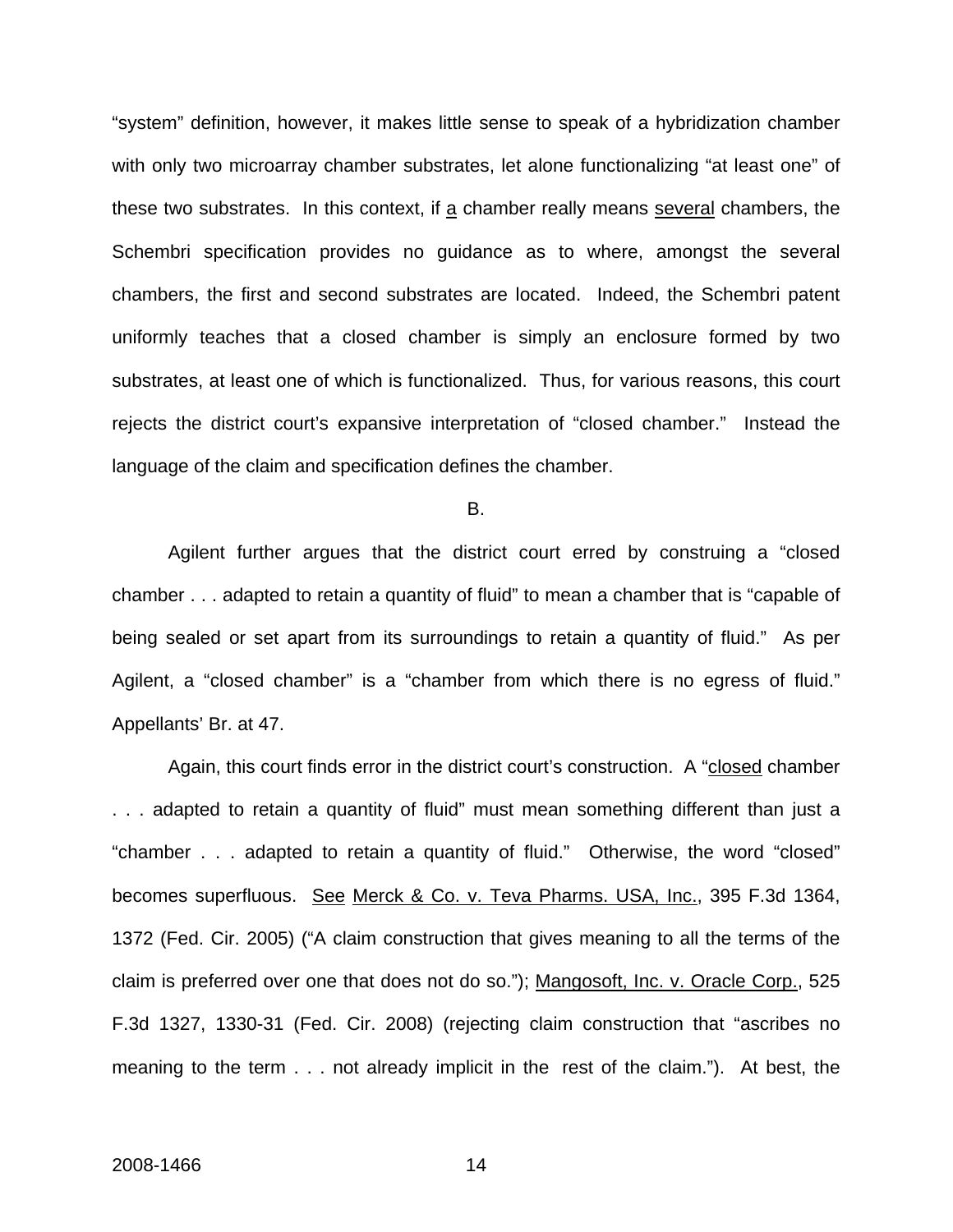district court's construction equates the term "closed" with "closable," contrary to the plain language of the claim.

Notably, the district court explicitly recognized that the ordinary meaning of "closed" in the context of a fluid retention chamber is simply "not open" or "sealed." SJ Order, slip op. at 11. A sealed chamber does not allow fluid to escape. However, the district court compromised this ordinary meaning out of a need to harmonize its own assumptions that a) the claims should be construed in light of the Besemer application, and b) a "closed chamber" can be a "system of enclosures." No doubt, the various enclosures (containers, valves, channels, etc.) of Besemer's agitation systems are not always closed or sealed. But, as discussed above, Schembri, not Besemer, is the proper reference point for claim construction, and a "closed chamber" is not a system of enclosures.

In Schembri's disclosure, the closed chamber is not merely capable of being set apart from its surroundings – it is in fact set apart. Indeed, the hybridization chamber, once closed or sealed, allows no fluid to escape. At column 6, Schembri teaches that "a seal 15 can be attached to the outer periphery of the substrate, thus creating a chamber for the fluid with a defined thickness." Schembri Patent col.6 ll.28-30. At this point in the explanation, the patent describes only a "chamber" that is capable of retaining a film of fluid. Next, however, "a second substrate 11, or a simple glass cover slip is placed on top of the seal where the substantially parallel substrates define a closed chamber 16." Id. col.6 ll.36-38 (emphasis added). Thus, whereas a hybridization "chamber" is formed by attaching a seal to the substrate, that chamber becomes "closed" once another substrate is placed over the seal. This teaching of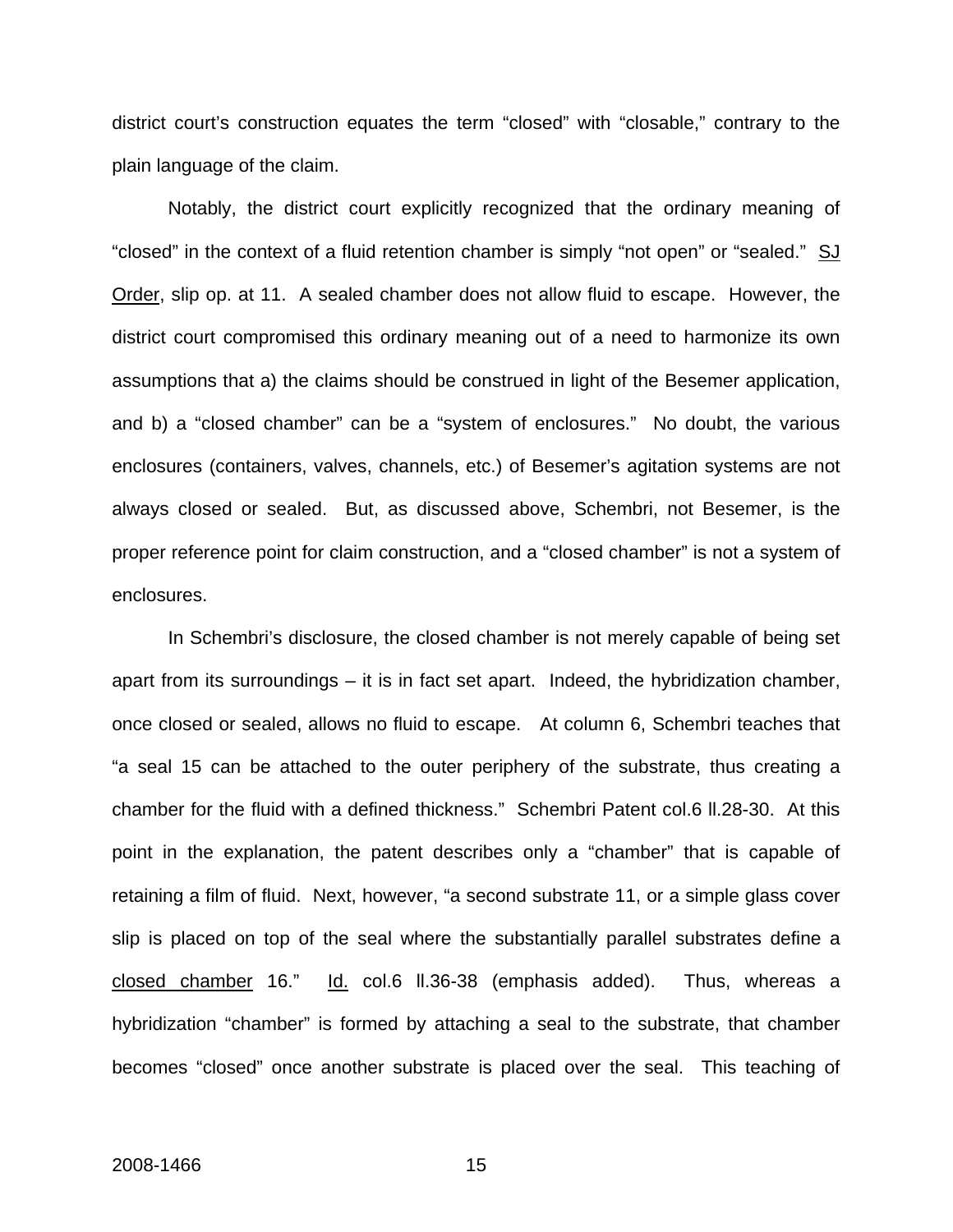closing a chamber is repeatedly discussed in each example provided in Schembri. See id. col.7 ll.49-53; col.8 ll.20-25; col.8 ll.53-55.

Thus, this court reverses the district court's construction, which was not grounded in the right disclosure and did not honor the customary meaning of the claim language to one of skill in the art. The proper meaning of a "closed chamber . . . adapted to retain a quantity of fluid" is "an enclosed cavity defined by the inner surfaces of the first and second substrates, from which there is no egress of fluid."

V.

 The next issue is whether the district court properly granted Affymetrix's motion for summary judgment that the Besemer application shows adequate possession of the claimed invention at the time of invention, the written description requirement of § 112 ¶ 1. This court reviews a district court's grant of summary judgment without deference. Monsanto Co. v. Scruggs, 459 F.3d 1328, 1344 (Fed. Cir. 2006). Summary judgment is appropriate "if the pleadings, depositions, answers to interrogatories, and admissions on file, together with affidavits, if any, show that there is no genuine issue as to any material fact and that the moving party is entitled to a judgment as a matter of law." Fed. R. Civ. P. 56(c). On appeal from a grant of summary judgment, this court construes the facts in the light most favorable to the non-movant, here Agilent. Bose Corp. v. JBL, Inc., 274 F.3d 1354, 1358 (Fed. Cir. 2001).

The written description doctrine prohibits new matter from entering into claim amendments, particularly during the continuation process. As this court stated in In re Wright:

When the scope of a claim has been changed by amendment in such a way as to justify an assertion that it is directed to a different invention than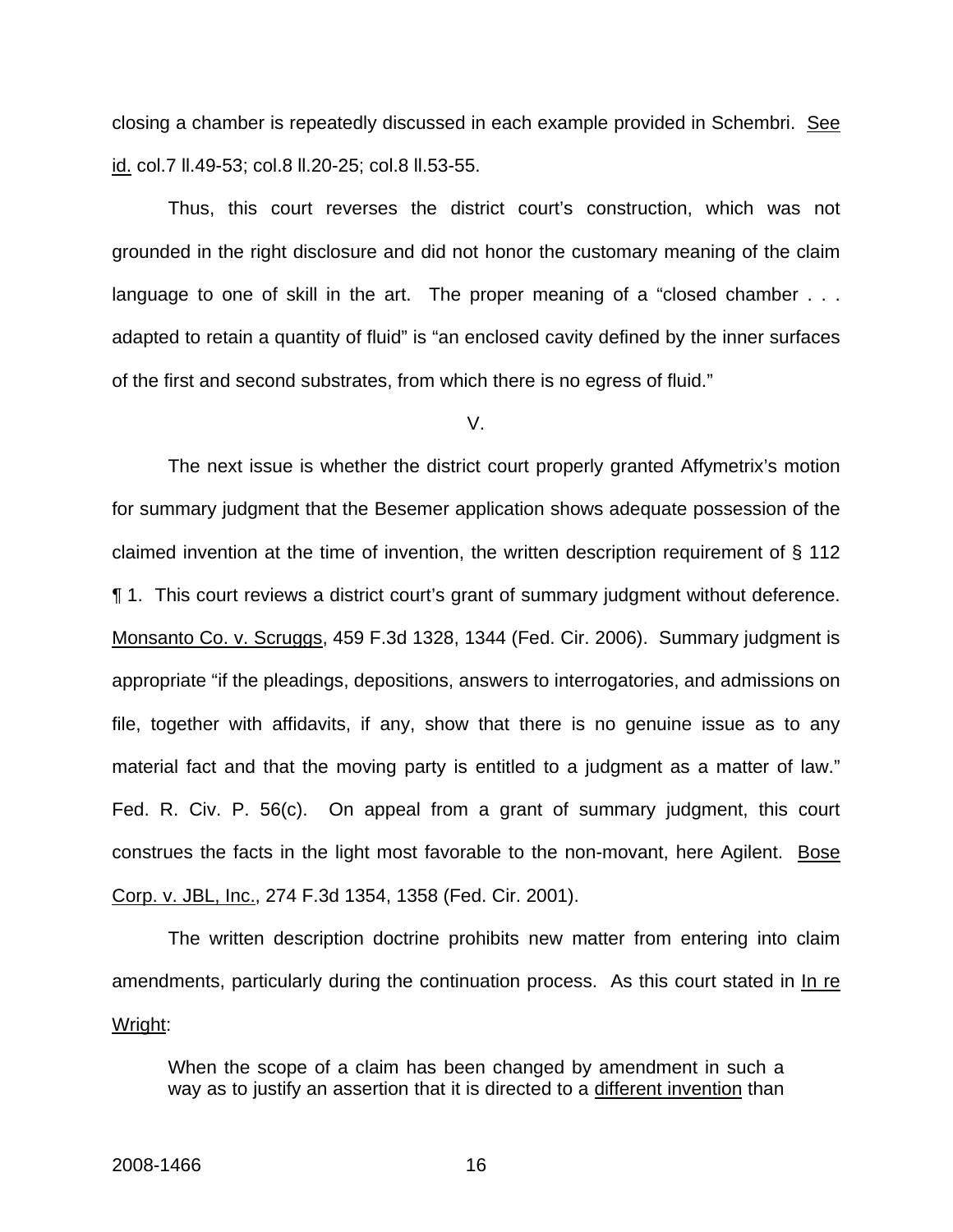was the original claim, it is proper to inquire whether the newly claimed subject matter was described in the patent application when filed as the invention of the applicant. That is the essence of the so-called "description requirement" of § 112, first paragraph.

866 F.2d 422, 424 (Fed. Cir. 1989) (emphasis in original). Adequate written description means that the applicant, in the specification, must "convey with reasonable clarity to those skilled in the art that, as of the filing date sought, he or she was in possession of the [claimed] invention." Vas-Cath, Inc. v. Mahurkar, 935 F.2d 1555, 1563-64 (Fed. Cir. 1991). Satisfaction of the written description requirement is a question of fact. Conservolite, Inc. v. Widmayer, 21 F.3d 1098, 1100 (Fed. Cir. 1994).

 Patent applications do not enjoy the statutory presumption of validity found in 35 U.S.C. § 282. Thus, Agilent's burden of proving a lack of written description in Affymetrix's Besemer application is a simple preponderance of the evidence. Eli Lilly & Co. v. Aradigm Corp., 376 F.3d 1352, 1365 (Fed. Cir. 2004).

#### A.

 Before addressing the substantive merits of the district court's decision, this court will first address Agilent's contention that the district court erred by adopting the incorrect standard of review for considering certain new evidence that had not been before the Board.

Under 35 U.S.C. § 141, a party to an interference dissatisfied with the Board's decision may appeal directly to this court. If a dissatisfied party wishes to supplement the record, however, 35 U.S.C. § 146 allows that party to initiate a civil action in a United States District Court to bring forth "further testimony." "Section 146 actions have been described as a hybrid of an appeal and a trial de novo." Estee Lauder v. L'Oreal, S.A., 129 F.3d 588, 592 (Fed. Cir. 1997). In Section 146 actions, if the parties present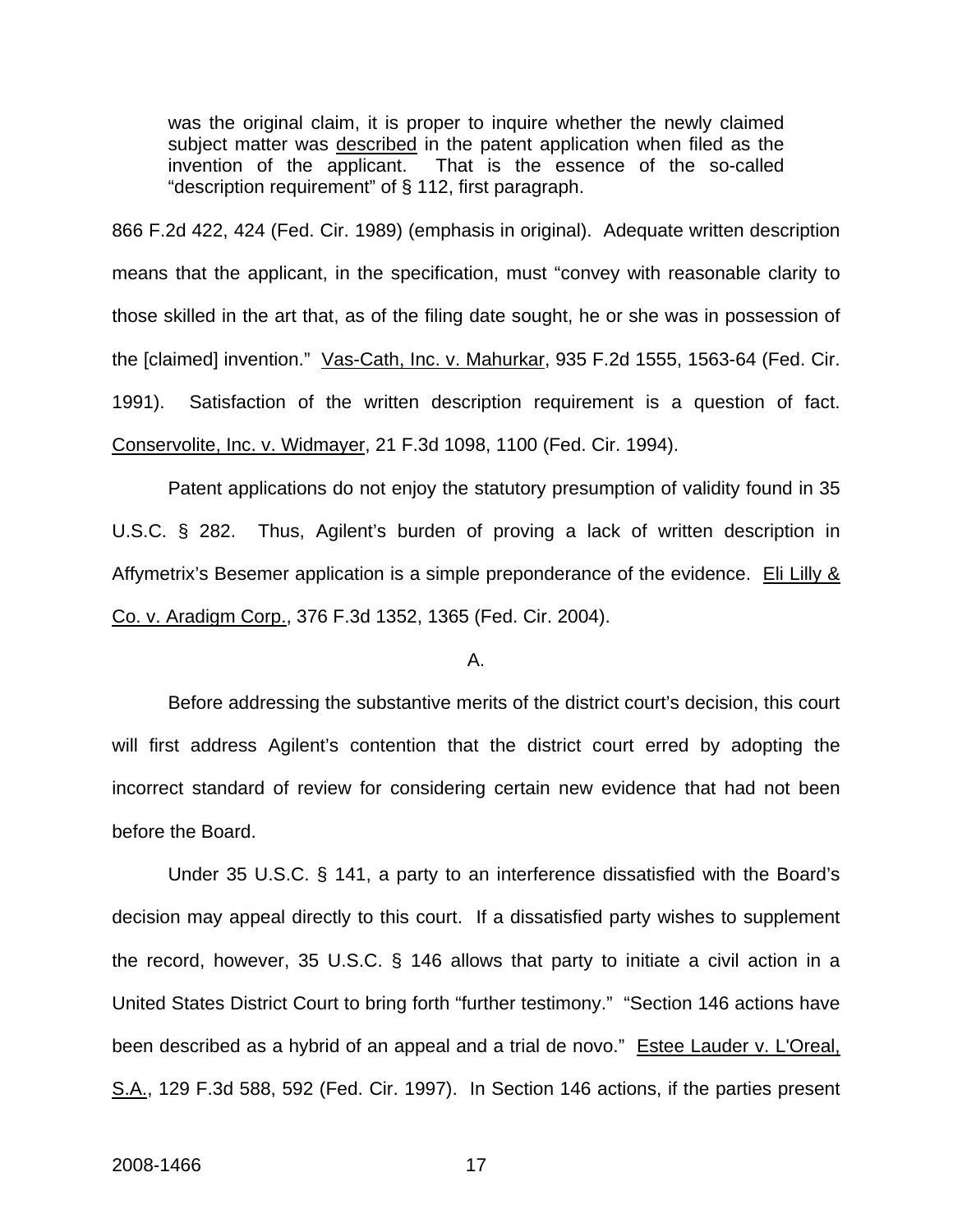new evidence to the district court that conflicts with the record before the Board, the district court must make de novo factual findings regarding this new evidence. See Mazzari v. Rogan, 323 F.3d 1000, 1005 (Fed. Cir. 2003).

The Board found that Schembri had not advanced any "meaningful evidence" to show that one of ordinary skill in the art would not have understood Besemer's specification to inherently disclose using bubbles to mix fluid in a closed chamber, as required by Besemer's claim 66. Board Decision, slip op. at 28. The Board specifically told Agilent what kind of additional evidence might have been useful:

Meaningful evidence in this case might, for example, have included an expert declaration stating that one of ordinary skill in the art would not have had the requisite knowledge or skills to conclude from the Besemer '224 specification that the inventor was in possession of the invention as claimed.

#### Id.

 Before the district court, Agilent attempted to remedy this evidentiary deficiency by submitting new expert testimony regarding the Besemer application's disclosure. Specifically, Agilent submitted deposition testimony from Affymetrix's own expert explaining that bubbles are not inherently present in the "vortexer" embodiment of Figure 29 (discussed below). Agilent further offered admissions from Affymetrix's expert that Besemer's "cavity 310" (under Agilent's claim construction, the claimed "closed chamber"), in the embodiments of Figure 28 and 30, is not closed during hybridization. This evidence was highly probative of the parties' dispute regarding the alleged deficiency in the Besemer specification. Moreover, these admissions, viewed in the light most favorable to Agilent, conflict with Affymetrix's arguments that the Besemer application supports the claims at issue.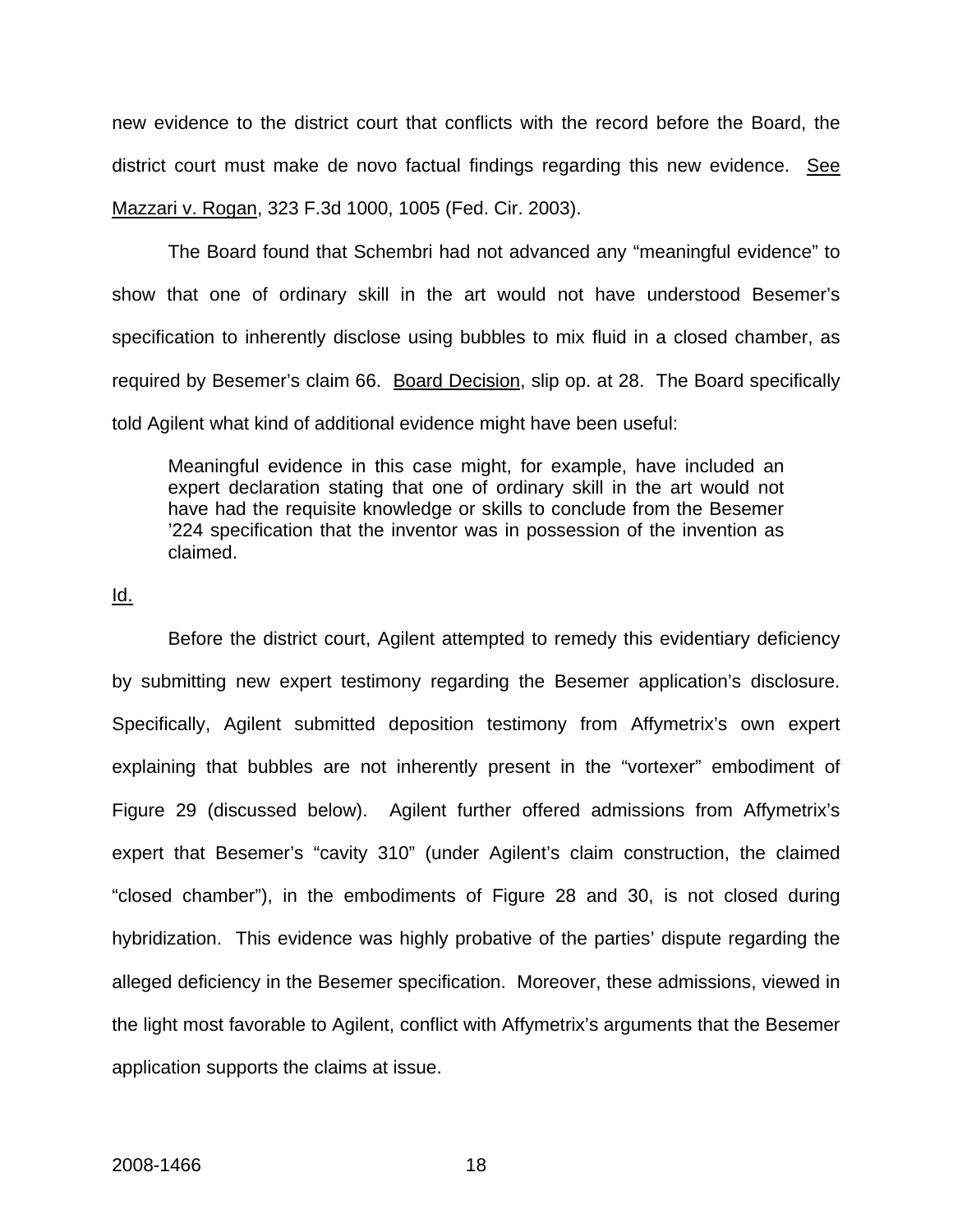The district court, however, discarded this evidence, concluding that "Agilent does not present any new evidence concerning this issue, [so] the Court reviews [the Board's decision on written description] for substantial evidence." SJ Order, slip op. at 20.

The district court's decision to deferentially review the Board's written description holding in the face of newly submitted conflicting evidence constituted legal error. Section 146 affords a litigant the option of shoring up evidentiary gaps that may have been evident by the end of the inter partes interference procedure. In this case, the Board explicitly notified Agilent of such gaps, and Agilent endeavored to fill them. Thus, Section 146 permits such new evidence and authorizes the trial court to review the Board's treatment of the written description issue. This court will examine Agilent's newly proffered testimony without deference to the Board's finding.

#### B.

 Agilent's argument for finding no written description support in the Besemer application for the claims at issue can be summarized as follows: the "circulator" embodiments (illustrated in Figures 28 and 30) do not describe a method that takes place in a "closed chamber," whereas the "vortexer" embodiment (Figure 29) does not describe bubble mixing at all. Thus, as per Agilent, Besemer cannot show possession of the claimed invention because no embodiments describe a method of both introducing fluid into a closed chamber and using bubbles to mix the fluid.

As discussed above, the proper construction of "closed chamber . . . adapted to retain a quantity of fluid" is "an enclosed cavity defined by the inner surfaces of the first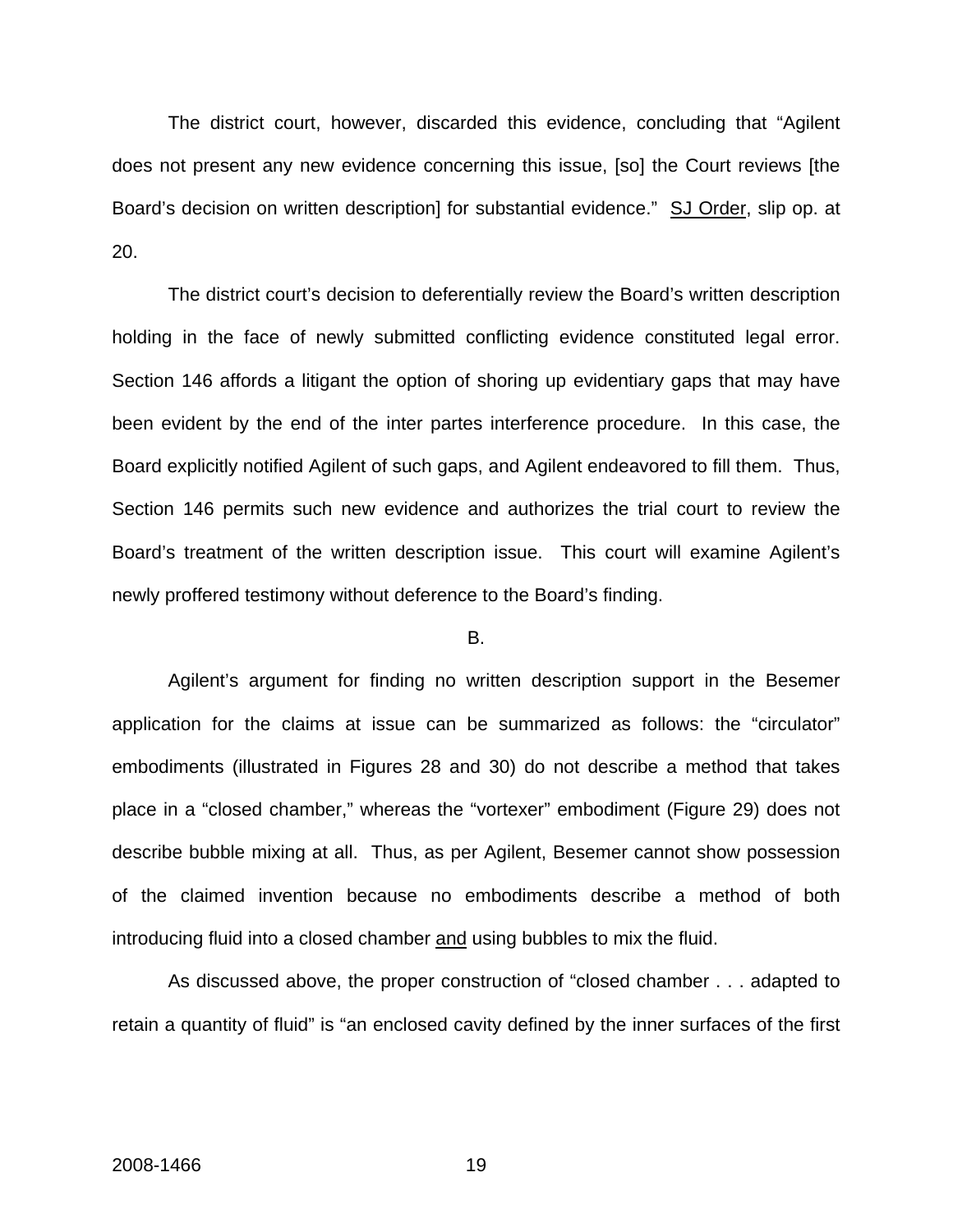and second substrates, from which there is no egress of fluid." First, this court will look to the Besemer specification to identify a disclosure of such an enclosed cavity.

Throughout the Besemer specification, the enclosed space between a hybridization chip and its associated chip package is interchangeably called a "cavity" or a "reaction chamber." See, e.g., Besemer Application at 3 ("A chip is then mated to a package having a reaction chamber with fluid inlets. When mated, the probe array is in fluid communication with the reaction chamber."); id. at 9 ("Package 300 contains a cavity 310 on which a chip is mounted. The package includes inlets 350 and 360 which communicate with cavity 310. Fluids are circulated through the cavity via inlets 350 and 360."). Figure 6 shows a cross-sectional view of the cavity, which is situated between the chip 120 and the chip casing 410:





The Besemer application explains that this reaction chamber or cavity can be "sealed" to prevent egress of fluid. Id. ("A septum, plug, or other seal may be employed to seal the fluids in the cavity."). Thus, the relevant "chamber" in the Besemer application is the reaction chamber or cavity 310.

 Notably, in the "circulator" agitation embodiments of Figures 28 and 30, the reaction chamber or cavity 310 is not sealed to prevent the escape of fluid. Quite to the contrary, these embodiments actually require circulation of fluid in and out of the cavity to facilitate mixing. As Agilent's expert Dr. Arthur Schleifer explained in his report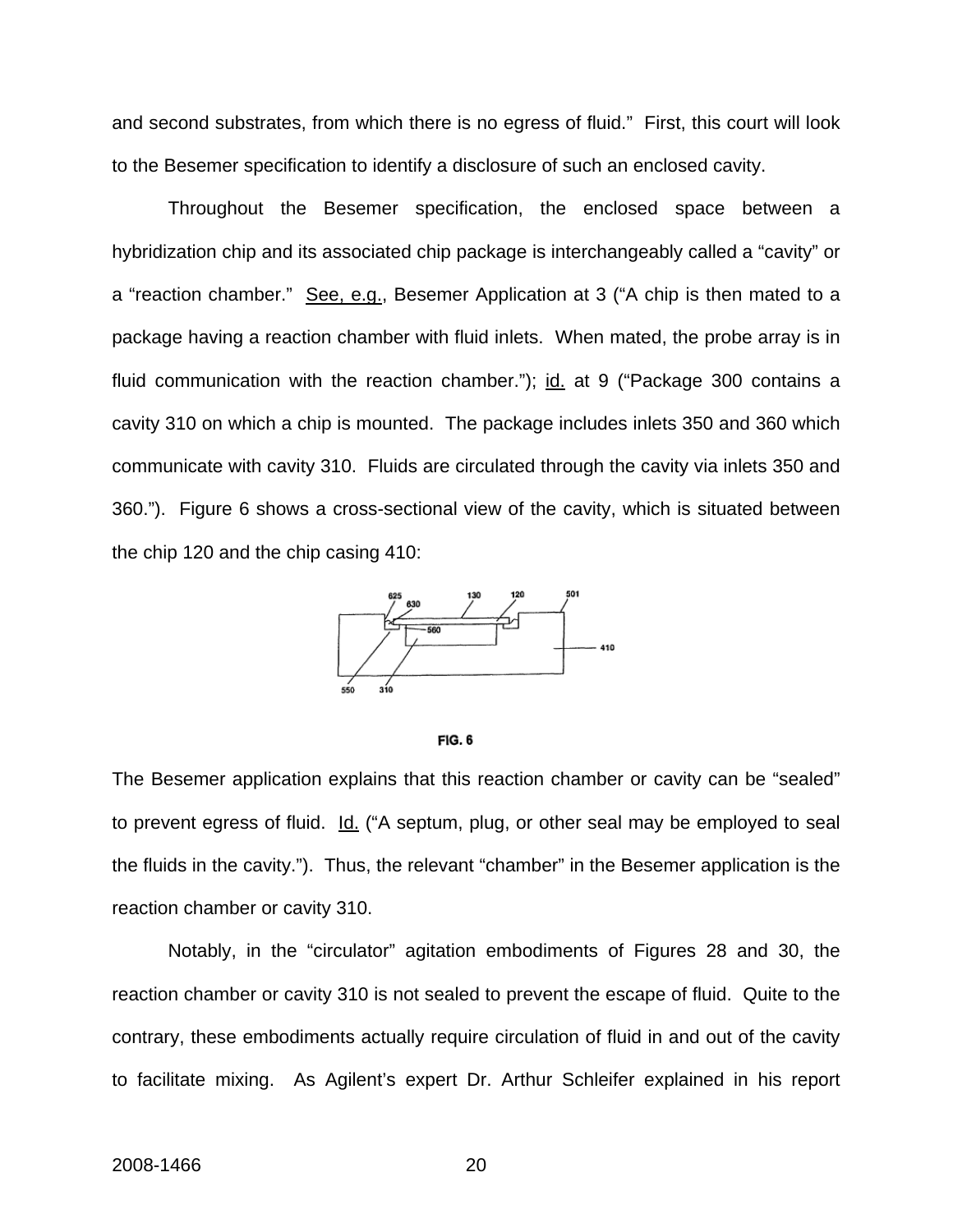submitted to the district court, "[d]uring the hybridization and mixing process using the apparatuses depicted in Figure 28 and Figure 30 of the Besemer specification, fluid moves in and out of the chamber for the mixing process." Expert Report at 11. Indeed, Affymetrix's expert, Dr. Dorian Liepmann, also testified to his view that the hybridization reaction cavity 310 is not closed in either the Figure 28 or Figure 30 embodiment. Liepmann Dep. 110:22-111:6, Jan. 9, 2008. The district court's finding that these circulator embodiments disclose "introducing a fluid . . . into the closed chamber" was thus necessarily predicated upon an erroneous and expansive interpretation of a closed chamber that spans an entire system of containers, channels, and cavities. In light of the proper claim construction and the undisputed facts, the circulator embodiments simply provide no disclosure of the claimed method of introducing fluid into a closed chamber.

The record shows, and the parties appear to agree, that Figures 28-30 are the only bubble mixing embodiments disclosed in the Besemer application. Thus, having eliminated Figures 28 and 30 as the source of written description support for the claimed method, this court turns to the Figure 29 embodiment.

This "vortexer" embodiment teaches introducing fluid into a closed reaction chamber from which fluid does not egress. Specifically, nitrogen gas forces fluid into the reaction cavity, and "[w]hen the cavity is filled, valves 2935, 2936, and 2955 are closed to seal the fluid in the cavity." Besemer Application at 29. Thus, the next question is whether this vortexer embodiment further describes "providing a bubble in the fluid" and "moving a bubble within the fluid to result in mixing," as required by the claims in question.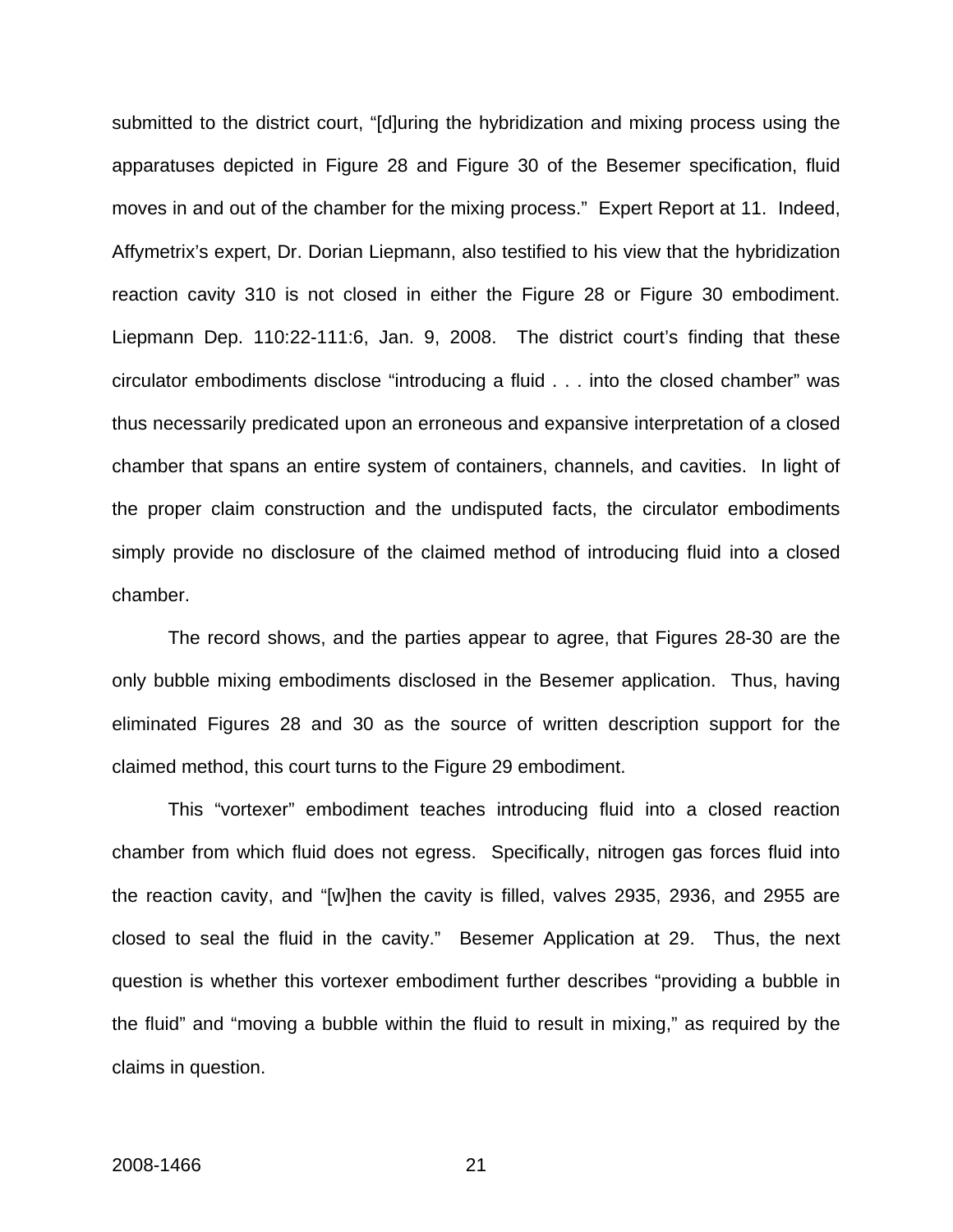Affymetrix relies on two mentions of bubbles in the Besemer application as providing support for bubble mixing in the vortexer embodiment. In the first such mention, the application teaches that bubbles are formed when fluid circulates in and out of the cavity 310:

Cavity 310 may include inlets 350 and 360. Selected fluids are introduced into and out of the cavity via the inlets. In some embodiments, the inlets are located at opposite ends of the cavity. This configuration improves fluid circulation and regulation of bubble formation in the cavity. The bubbles agitate the fluid, increasing the hybridization rate between the targets and complementary probe sequences.

Id. at 10 (emphases added). This reference to bubble formation and agitation cannot satisfy the written description requirement for the claim at issue, however, because this excerpt pertains to the "circulator" embodiments of Figures 28 and 30, not the vortexer embodiment of Figure 29. This discussion of bubble formation is explicitly directed at embodiments where fluid is "introduced into and out of the cavity via the inlets" to "improve[] fluid circulation." However, as discussed above, the Besemer embodiments where fluid circulates in and out of the reaction chamber are incompatible with the claimed requirement that fluid is introduced into a "closed chamber . . . adapted to retain a quantity of fluid." Indeed, a method of creating bubbles by flushing fluid in and out of a cavity is at odds with a method of using bubbles to mix fluid within a sealed cavity.

 The only other mention of bubbles is also inextricably wedded to the circulator embodiments and therefore inconsistent with bubble mixing in a closed chamber:

Fig. 28 illustrates an agitation system in detail. . . . In operation, a fluid is placed into container 2810. The fluid, for example, may contain targets that are to be hybridized with probes on the chip. Container 2810 is sealed by closing port 2811 while container 2820 is vented by opening port 2821. Next,  $N_2$  is injected into container 2810, forcing the fluid through tube 2850, cavity 310, and finally into container 2820. The bubbles formed by the  $N_2$  agitate the fluid as it circulates through the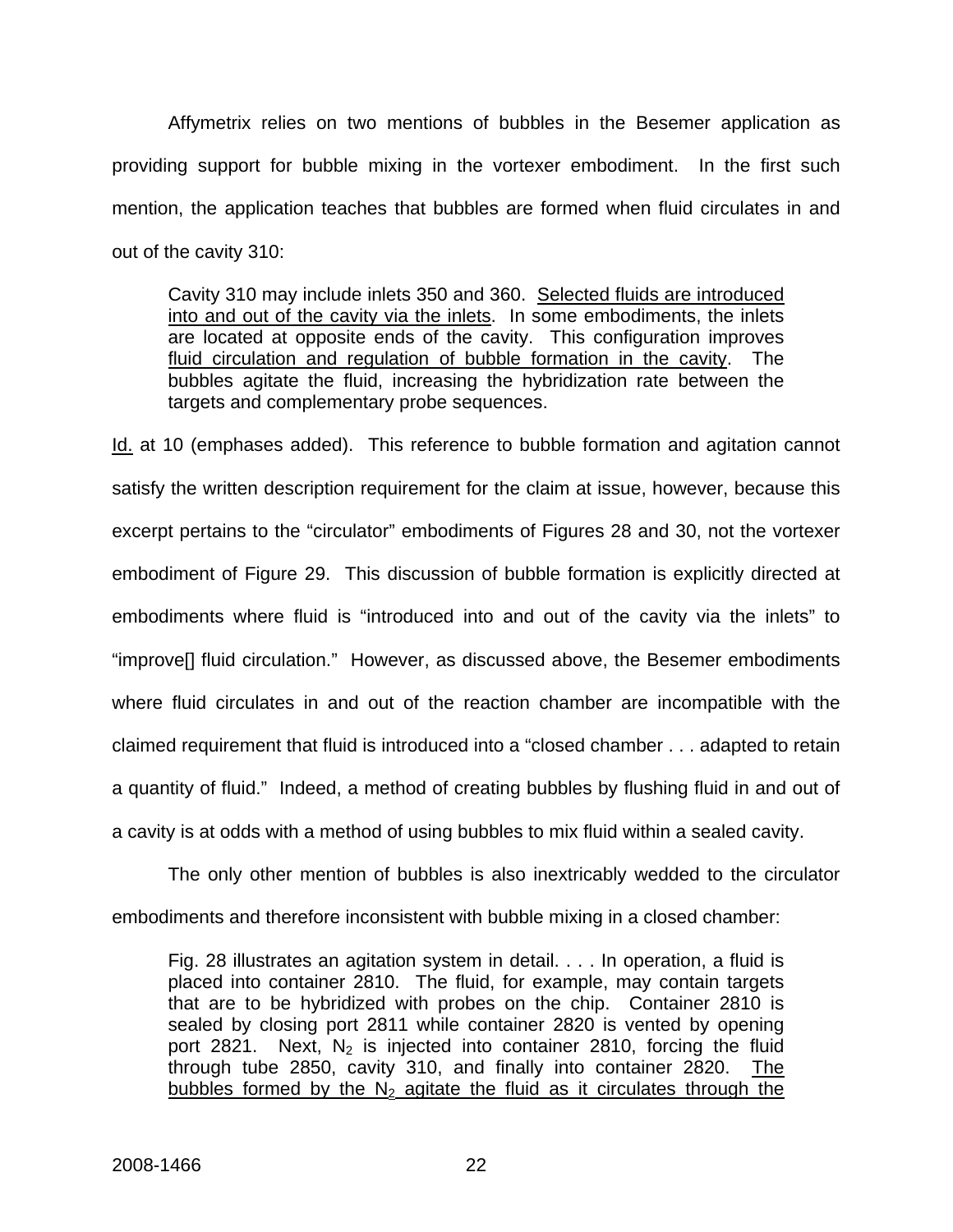system. When the amount of fluid in container 2810 nears empty, the system reverses the flow of the fluid by closing valve 2840 and port 2821 and opening valve 2841 and port 2811. This cycle is repeated until the reaction between the probes and targets is completed .

Id. at 27-28 (emphases added). Here, bubbles are formed by repeatedly forcing fluid in and out of the cavity 310, using containers 2810 and 2820 as fluid repositories. The stated purpose of this embodiment is to cause repeated ingress and egress of fluid out of the cavity to facilitate the hybridization reaction between targets and probes. Thus, in no sense can this mention of bubbles constitute a disclosure of bubble mixing in a "closed chamber."

 Affymetrix, recognizing that the Besemer application makes no explicit mention of bubbles or bubble mixing in the context of the vortexer embodiment, argues that bubbles are inherently produced in the vibrating chip package because "[a] person skilled in the art would have known in 1994 that to achieve mixing, there must be a void in the chamber – that is, it is not completely filled with fluid. As a result, a bubble is provided in the fluid, and when the chip package is vibrated, the bubble is moved within the fluid to result in mixing." Appellee's Br. 17 (emphasis in original). This assertion, however, is belied by a critical admission from Affymetrix's expert that bubbles are not necessarily formed by nitrogen gas in the vortexer reaction chamber:

Q. Now, does this system as depicted in Figure 29 and described in the Besemer application necessarily generate bubbles in the fluid that is flowing from container 2930 into container 310? A. No, it does not necessarily have to do that.

Liepmann Dep. 22:22-111:6 (emphasis added).

The very essence of inherency is that one of ordinary skill in the art would recognize that a reference unavoidably teaches the property in question. See In re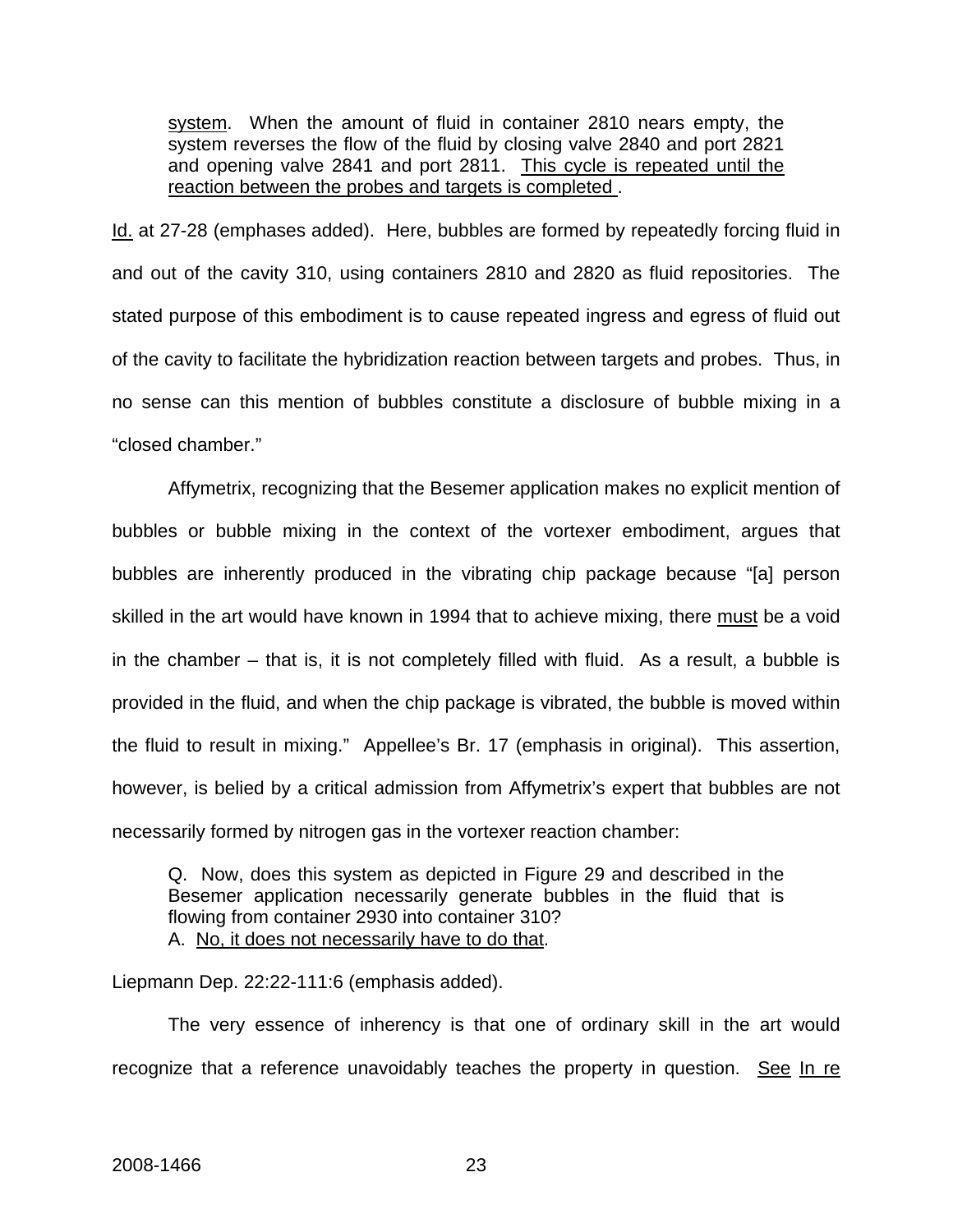Oelrich, 666 F.2d 578, 581 (CCPA 1981) ("Inherency, however, may not be established by probabilities or possibilities. The mere fact that a certain thing may result from a given set of circumstances is not sufficient."); Hitzeman v. Rutter, 243 F.3d 1345, 1355 (Fed. Cir. 2001) ("an inherent property must necessarily be present in the invention . . . and it must be so recognized by persons of ordinary skill in the art"). Especially in light of this admission, Affymetrix's argument that the vortexer chamber might include an unmentioned void, and in turn, that that void might result in bubble generation, is insufficient under this court's precedent to establish inherency.

 In sum, the formation of bubbles in the Besemer disclosure is part and parcel of a process of moving fluid in and out of the hybridization reaction chamber. Besemer simply does not disclose a method of bubble mixing in a closed hybridization chamber, as required by the claims. Viewing the record in the light most favorable to Agilent, the district court erred by granting summary judgment in Affymetrix's favor.

Moreover, in light of the new evidence submitted to the district court, which this court reviews without deference to the Board's earlier finding, this court finds no dispute of material fact that the Besemer application does not teach the claimed method. This court is mindful that continuing applications, such as Affymetrix's application here, can only receive the benefit of an earlier-filed parent application if that parent fully supports the claims. If not supported in the parent application, fundamental fairness requires that claims to new matter receive, at best, the filing date of the continuing application. In this case, the record shows by a preponderance of the evidence that Affymetrix copied Agilent's claims into its continuation application despite not having disclosed the method in question. As this court stated in Amgen Inc. v. Hoechst Marion Roussel Inc., "[t]he